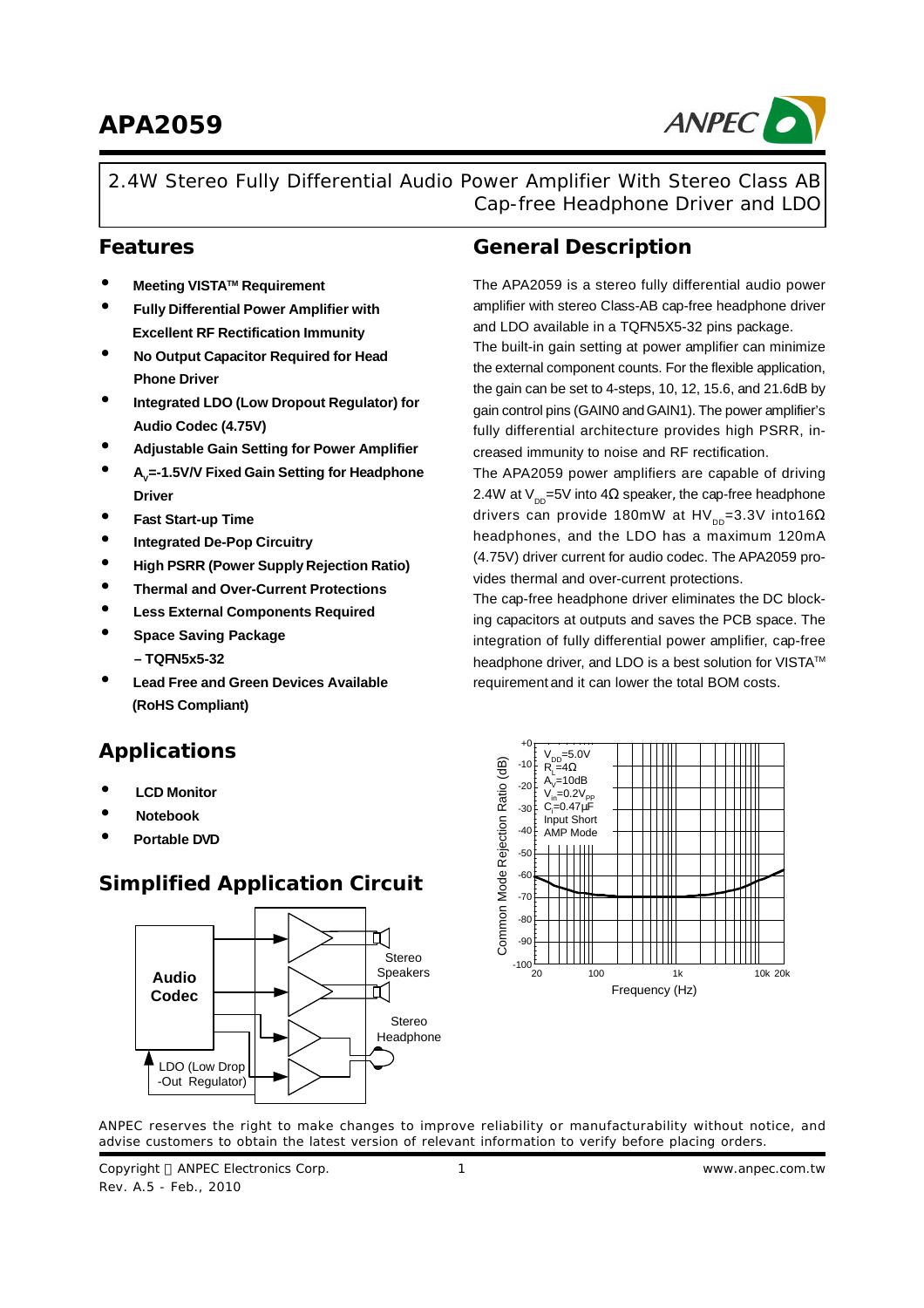

### **Ordering and Marking Information**



Note : ANPEC lead-free products contain molding compounds/die attach materials and 100% matte tin plate termination finish; which are fully compliant with RoHS. ANPEC lead-free products meet or exceed the lead-free requirements of IPC/JEDEC J**-**STD-020D for MSL classification at lead-free peak reflow temperature. ANPEC defines "Green" to mean lead-free (RoHS compliant) and halogen free (Br or Cl does not exceed 900ppm by weight in homogeneous material and total of Br and Cl does not exceed 1500ppm by weight).

### **Pin Configuration**



#### **Absolute Maximum Ratings** (Note 1)

| Symbol                     | <b>Parameter</b>                                           | Rating                          | Unit |
|----------------------------|------------------------------------------------------------|---------------------------------|------|
| $V_{DD}$                   | Supply Voltage (VDD to GND, PVDD to PGND)                  | $-0.3$ to 6                     |      |
| $HV_{DD}$                  | Supply Voltage (HVDD to GND)                               | $-0.3$ to 6                     |      |
| $\mathsf{V}_{\mathsf{SS}}$ | Supply Voltage (HVSS, CVSS to GND)                         | $-6$ to $+0.3$                  |      |
|                            | Input Voltage (RINN_A, RINP_A, LINN_A, LINP_A to GND)      | $-0.3$ to $V_{DD}+0.3$          | V    |
|                            | Input Voltage (RIN_H, LIN_H to GND)                        | $V_{SS}$ -0.3 to $HV_{DD}$ +0.3 |      |
|                            | Input Voltage (GAIN0, GAIN1, LDO_EN, AMP_EN, HP_EN to GND) | $-0.3$ to $V_{DD}+0.3$          |      |
|                            | Input Voltage (PGND, CGND to GND)                          | $-0.3$ to $+0.3$                |      |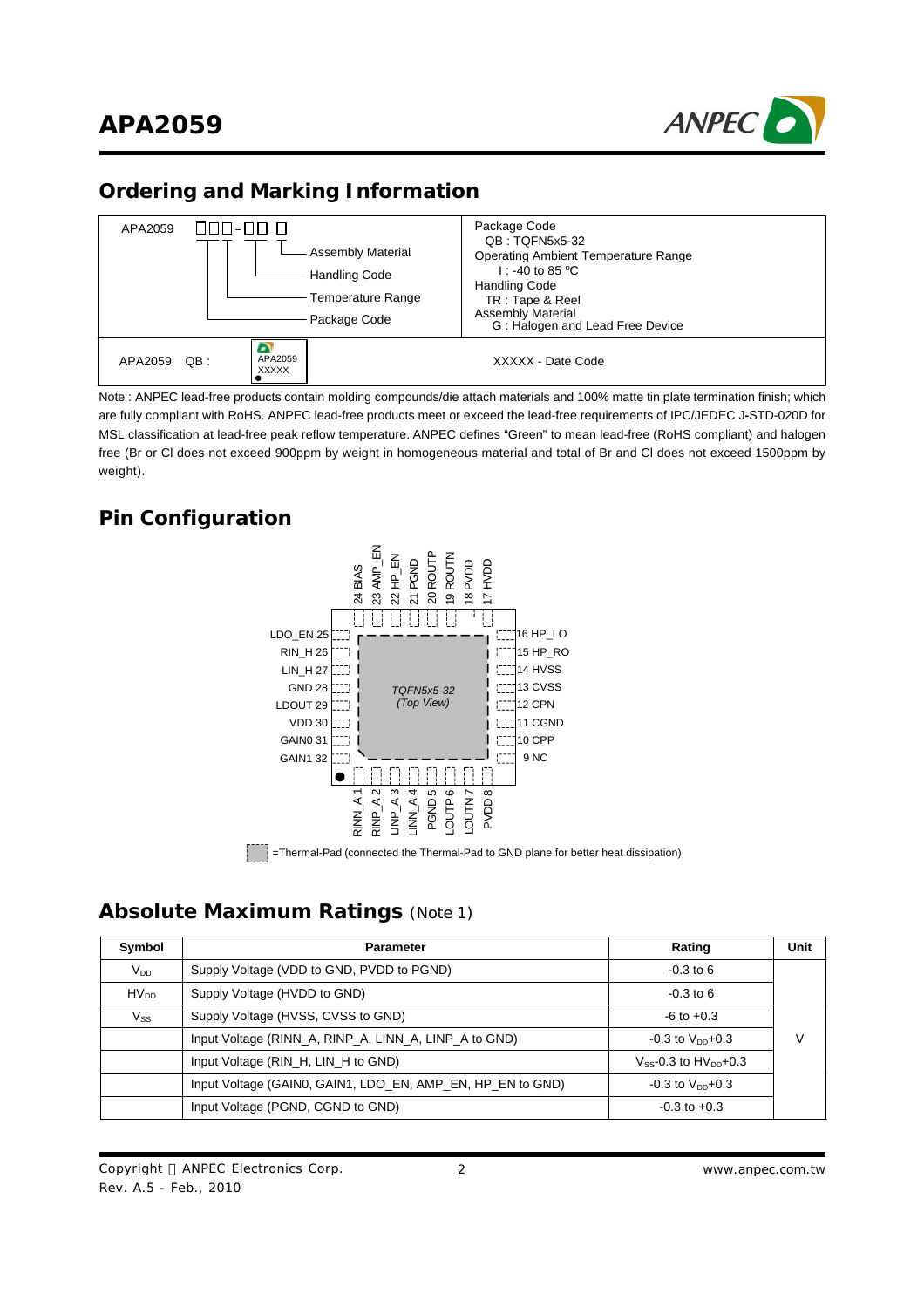

### **Absolute Maximum Ratings (Cont.)** (Note 1)

| Symbol                       | <b>Parameter</b>                               | Rating             | Unit        |
|------------------------------|------------------------------------------------|--------------------|-------------|
| TJ                           | Maximum Junction Temperature                   | 150                |             |
| ${\sf T}_{\text{STG}}$       | Storage Temperature Range                      | $-65$ to $+150$    | $^{\circ}C$ |
| ${\mathsf T}_{\textsf{SDR}}$ | Maximum Lead Soldering Temperature, 10 Seconds | 260                |             |
| $P_D$                        | Power Dissipation                              | Internally Limited | W           |

Note 1: Absolute Maximum Ratings are those values beyond which the life of a device may be impaired. Exposure to absolute maximum rating conditions for extended periods may affect device reliability.

#### **Thermal Characteristics**

| <b>Symbol</b>        | <b>Parameter</b>                                                    | <b>Typical Value</b> | Unit |
|----------------------|---------------------------------------------------------------------|----------------------|------|
| $\theta_{JA}$        | Thermal Resistance -Junction to Ambient (Note 2)<br>TOFN5X5-32      | 40                   | °C/W |
| $\theta_{\text{JC}}$ | Thermal Resistance - Junction to Case (Note 3)<br><b>TOFN5X5-32</b> |                      | °C/W |

Note 2: Please refer to " Layout Recommendation", the Thermal-Pad on the bottom of the IC should soldered directly to the PCB's Thermal-Pad area that with several thermal vias connect to the ground plan, and the PCB is a 2-layer, 5-inch square area with 2oz copper thickness**.**

Note 3: The case temperature is measured at the center of the Thermal-Pad on the underside of the TQFN5X5-32 package.

#### **Recommended Operating Conditions**

| Symbol          |                                                                 | <b>Parameter</b>                    |                          |             |
|-----------------|-----------------------------------------------------------------|-------------------------------------|--------------------------|-------------|
| $V_{DD}$        | Supply Voltage                                                  |                                     | $4.5 - 5.5$              |             |
| $HV_{DD}$       | <b>Supply Voltage</b>                                           |                                     | $3.0 - 5.5$              |             |
| $V_{\text{IH}}$ | High Level Input Voltage<br>GAINO, GAIN1, LDO EN, AMP EN, HP EN |                                     | $2 - VDD$                | V           |
| $V_{IL}$        | Low Level Input Voltage                                         | GAIN0, GAIN1, LDO EN, AMP EN, HP EN | $0 - 0.5$                |             |
|                 |                                                                 | For Power Amplifier                 | $0.5 - V_{DD} - 0.5$     |             |
| $V_{IC}$        | Common Mode Input Voltage                                       | For Headphone Amplifier             | $H V_{SS} \sim H V_{DD}$ |             |
| LDOUT           | Output Current (LDOUT)                                          |                                     | $0 - 200$                | mA          |
| $T_A$           | Ambient Temperature Range                                       |                                     | $-40 - 85$               | $^{\circ}C$ |
| $T_{\rm J}$     | Junction Temperature Range                                      | $-40 - 125$                         |                          |             |
| $C_{OUT}$       | LDO Output Capacitor (MLCC type)                                |                                     | $1 - 100$                | μF          |
| $R_{L}$         | <b>Speaker Resistance</b>                                       |                                     |                          |             |
| $R_{L}$         | Headphone Resistance                                            |                                     | $16 -$                   | Ω           |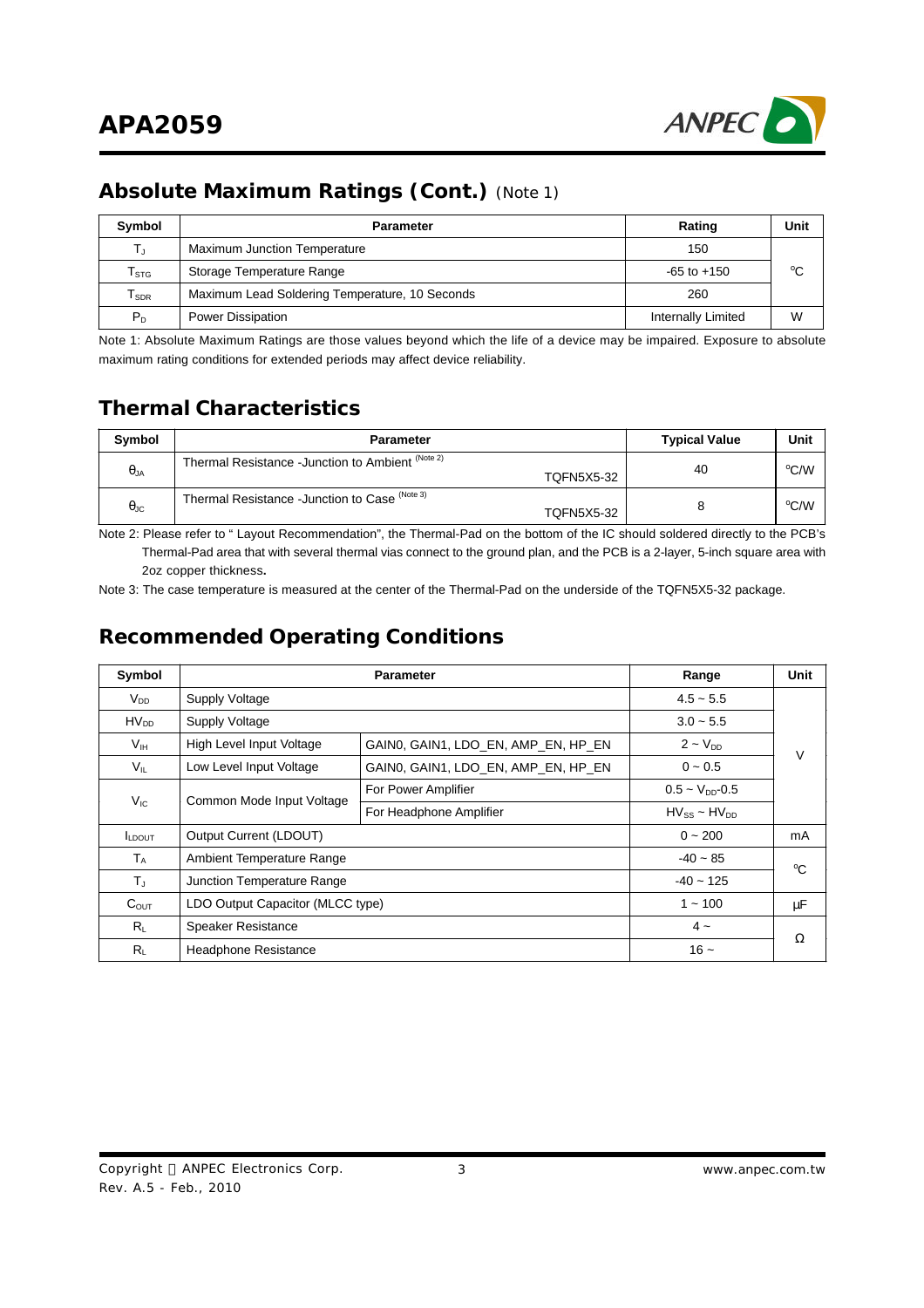

### **Electrical Characteristics**

Refer to the typical application circuits. V<sub>DD</sub>=5V, HV<sub>DD</sub>=3.3V, Gnd=0V, T<sub>A</sub>=25°C (unless otherwise noted)

|                       | <b>Test Conditions</b><br>Parameter            |                                                                                                                                      |                  |                          | <b>APA2059</b>   |                              |       |
|-----------------------|------------------------------------------------|--------------------------------------------------------------------------------------------------------------------------------------|------------------|--------------------------|------------------|------------------------------|-------|
| Symbol                |                                                |                                                                                                                                      |                  | Min.                     | Typ.             | Max.                         | Unit  |
| I <sub>DD(HVDD)</sub> |                                                |                                                                                                                                      | HV <sub>DD</sub> |                          | 2.5              | 5                            |       |
| $I_{DD(VDD)}$         | <b>Supply Current</b>                          | $V_{AMP_EN} = V_{HP_EN} = V_{LDO_EN} = 5V$<br><b>V<sub>DD</sub></b>                                                                  |                  | $\frac{1}{2}$            | 9                | 18                           |       |
| AMP(HVDD)             | Power Amplifier Supply Current                 | $V_{AMP EN}=5V,$                                                                                                                     | HV <sub>DD</sub> |                          | 0.1              | 0.2                          |       |
| AMP(VDD)              |                                                | $V_{HPEN} = V_{LDO EN} = 0V$                                                                                                         | $V_{DD}$         | $\overline{\phantom{a}}$ | 4.5              | 11                           | mA    |
| HP(HVDD)              |                                                | $V_{HPEN} = 5$ ,                                                                                                                     | $HV_{DD}$        | $\overline{\phantom{a}}$ | 2.5              | 5                            |       |
| $I_{HP(VDD)}$         | Headphone Driver Supply Current                | VAMP EN=VLDO EN=0V                                                                                                                   | $V_{DD}$         | $\frac{1}{2}$            | 6                | 12                           |       |
| LDO(HVDD)             | <b>LDO Supply Current</b>                      | $V_{LDO EN}=5V$ ,                                                                                                                    | $HV_{DD}$        |                          | 0.1              | 0.2                          |       |
| $I_{LDO(VDD)}$        |                                                | $V_{AMP_EN} = V_{HP_EN} = 0V$                                                                                                        | V <sub>DD</sub>  | $\overline{a}$           | 0.4              | 0.65                         |       |
| $I_{SD(HVDD)}$        | <b>Shutdown Current</b>                        | $V_{AMP EN} = V_{HP EN} = V_{LDO EN} = 0V$                                                                                           | $HV_{DD}$        | $\overline{\phantom{0}}$ |                  | 2                            |       |
| $I_{SD(VDD)}$         |                                                |                                                                                                                                      | $V_{DD}$         | $\overline{\phantom{a}}$ | $\blacksquare$   | 5                            | μA    |
| h.                    | Input Current                                  | GAIN0, GAIN1, LDO_EN, AMP_EN,<br>HP_EN                                                                                               |                  | $\blacksquare$           | $\blacksquare$   | $\mathbf{1}$                 |       |
|                       | <b>SPEAKER MODE, <math>A_V = 10dB</math></b>   |                                                                                                                                      |                  |                          |                  |                              |       |
| T <sub>START-UP</sub> | Start-Up Time from Shutdown                    | $C_B = 0.47 \mu F$                                                                                                                   |                  | $\overline{\phantom{a}}$ | 25               | $\qquad \qquad \blacksquare$ | ms    |
|                       |                                                | $A_v = 10dB$                                                                                                                         |                  | $\blacksquare$           | 76               | $\blacksquare$               |       |
|                       | Input Resistor                                 | $A_V = 12dB$                                                                                                                         |                  | 60                       | $\sim$           | kΩ                           |       |
| $R_i$                 |                                                | $A_v = 15.6dB$                                                                                                                       | $\blacksquare$   | 40                       | $\blacksquare$   |                              |       |
|                       |                                                | $A_v=21.6dB$                                                                                                                         |                  | 17                       | 20               |                              |       |
|                       |                                                | $V_{GAINO} = V_{GAIN1} = 0V$ .                                                                                                       |                  | 9.5                      | 10               | 10.5                         |       |
|                       |                                                | $V_{GAINO}=$ OV, $V_{GAINI}=V_{DD}$ .                                                                                                | 11.5             | 12                       | 12.5             | dВ                           |       |
| $A_V$                 | Closed-Loop Gain                               | $V_{GAIN0} = V_{DD}$ , $V_{GAIN1} = 0V$ .                                                                                            | 15.1             | 15.6                     | 16.1             |                              |       |
|                       |                                                | $V_{GAINO} = V_{GAINI} = V_{DD}$ .                                                                                                   | 21.1             | 21.6                     | 22.1             |                              |       |
| $V_{OS}$              | <b>Output Offset Voltage</b>                   | $R_L = 8\Omega$                                                                                                                      |                  |                          |                  | 20                           | mV    |
| $P_{O}$               | <b>Output Power</b>                            | THD+N=1%, f <sub>in</sub> =1kHz<br>$R_{L} = 4\Omega$<br>$R_{\perp} = 8\Omega$                                                        |                  | 1                        | 1.9<br>1.3       | $\blacksquare$               | W     |
|                       |                                                | THD+N=10%, f <sub>in</sub> =1 kHz<br>$R_1 = 4\Omega$<br>$R_L = 8\Omega$                                                              |                  |                          | 2.4<br>1.5       | $\blacksquare$               |       |
| THD+N                 | <b>Total Harmonic Distortion Plus</b><br>Noise | $f_{in} = 1$ kHz<br>$R_L = 4\Omega$ , P <sub>o</sub> =1.4W<br>$R_L = 8\Omega$ , P <sub>0</sub> =0.9W                                 |                  |                          | 0.07<br>0.05     | Ĭ.                           | %     |
| Crosstalk             | <b>Channel Separation</b>                      | $f_{in}$ =1kHz<br>$R_1 = 4\Omega$ , Po=200mW<br>$R_1 = 8\Omega$ , Po=130mW                                                           |                  | $\blacksquare$           | $-110$<br>$-110$ | $\blacksquare$               |       |
| <b>PSRR</b>           | Power Supply Rejection Ratio                   | $f_{in}$ =217Hz, $V_{rr}$ =0.2 $V_{rms}$ , $R_L$ =8 $\Omega$                                                                         |                  | $\blacksquare$           | $-75$            | $\blacksquare$               |       |
| <b>CMRR</b>           | Common Mode Rejection Ratio                    | $f_{in}$ =1kHz, $V_{in}$ =0.2 $V_{rms}$ , R <sub>L</sub> =8 $\Omega$                                                                 |                  | $\blacksquare$           | $-65$            | $\blacksquare$               | dB    |
| S/N                   | Signal-to-Noise Ratio                          | f <sub>in</sub> =20~20kHz With A-weighting Filter<br>$RL=4\Omega$ , P <sub>0</sub> =1.4W,<br>$R_L = 8\Omega$ , P <sub>o</sub> =0.9W, |                  | $\overline{\phantom{0}}$ | 100<br>100       | $\blacksquare$               |       |
| $V_n$                 | Noise Output Voltage                           | f <sub>in</sub> =20~20kHz, With A-weighting Filter<br>$R_{L} = 8\Omega$                                                              |                  | $\blacksquare$           | 22               | $\blacksquare$               | µVrms |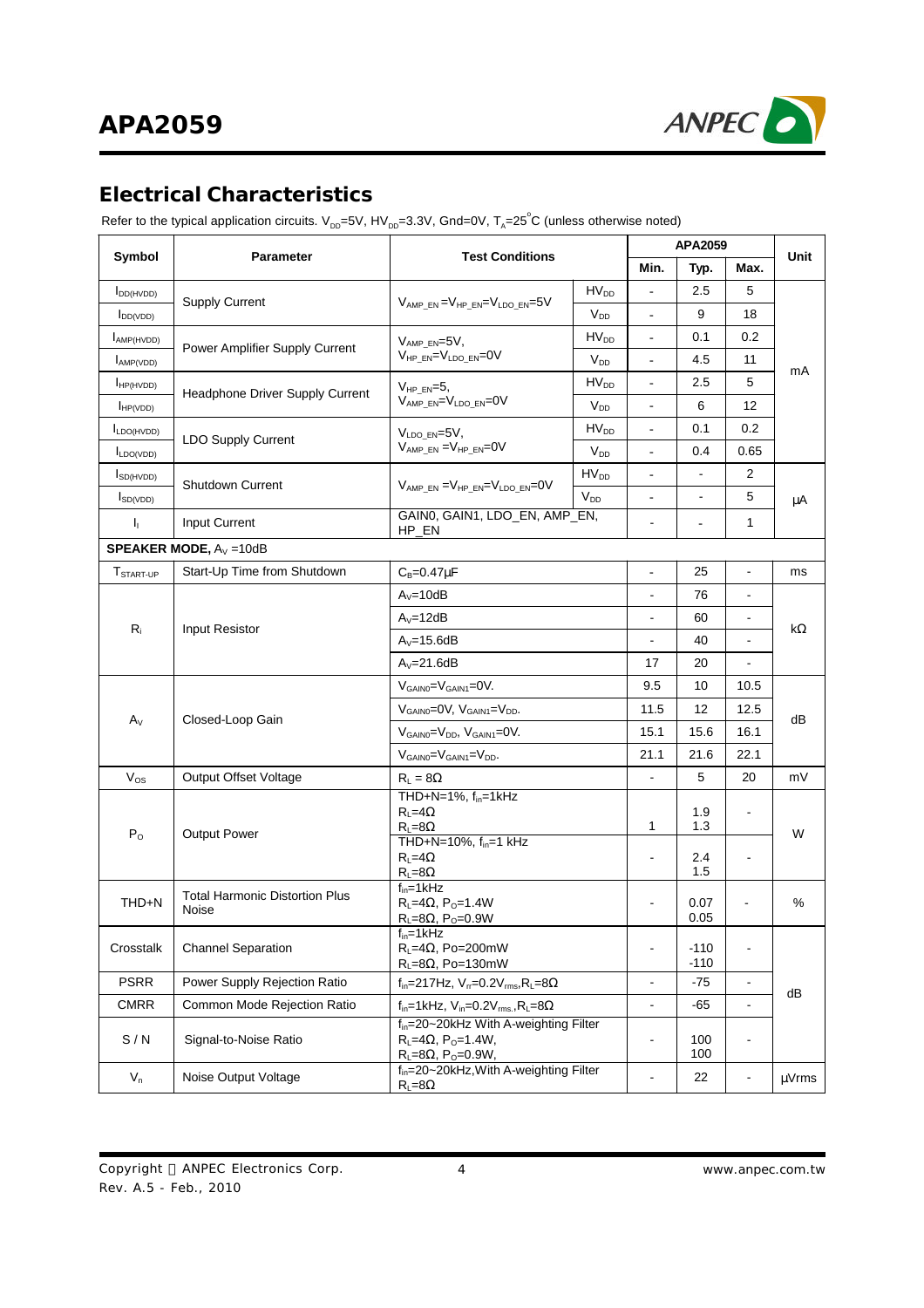

#### **Electrical Characteristics (Cont.)**

Refer to the typical application circuits. V<sub>DD</sub>=5V, HV<sub>DD</sub>=3.3V, Gnd=0V, T<sub>A</sub>=25°C (unless otherwise noted)

|                       |                                                                                                            |                                                                                                                                                                                                                                         |                          | APA2059                        |                          |            |  |
|-----------------------|------------------------------------------------------------------------------------------------------------|-----------------------------------------------------------------------------------------------------------------------------------------------------------------------------------------------------------------------------------------|--------------------------|--------------------------------|--------------------------|------------|--|
| Symbol                | <b>Parameter</b>                                                                                           | <b>Test Conditions</b>                                                                                                                                                                                                                  |                          | Typ.                           | Max.                     | Unit       |  |
|                       | <b>HEADPHONE MODE, A<sub>V</sub> = -1.5V/V, C<sub>PF</sub>=C<sub>PO</sub>=1<math>\mu</math>F(X5R TYPE)</b> |                                                                                                                                                                                                                                         |                          |                                |                          |            |  |
| T <sub>START-UP</sub> | Start-Up Time from Shutdown                                                                                | $C_B = 0.47 \mu F$                                                                                                                                                                                                                      | $\overline{\phantom{0}}$ | 10                             | $\blacksquare$           | ms         |  |
| R                     | <b>Input Resistor</b>                                                                                      |                                                                                                                                                                                                                                         | 17                       | 20                             | $\blacksquare$           | kΩ         |  |
| $A_V$                 | Closed-Loop Gain                                                                                           |                                                                                                                                                                                                                                         | $-1.45$                  | $-1.5$                         | $-1.55$                  | V/V        |  |
| $V_{OS}$              | Output Offset Voltage                                                                                      | $R_L = 32\Omega$                                                                                                                                                                                                                        | $\overline{a}$           | $\mathbf{1}$                   | 5                        | mV         |  |
| $P_{\Omega}$          | <b>Output Power</b>                                                                                        | THD+N=1%, f <sub>in</sub> =1kHz<br>$R_1 = 16\Omega$<br>$R_{L} = 32\Omega$<br>THD+N=10%, $f_{in}$ =1kHz                                                                                                                                  | 100                      | 140<br>120                     |                          | mW         |  |
|                       |                                                                                                            | $R_{L} = 16\Omega$<br>$R_{L} = 32\Omega$                                                                                                                                                                                                | 150                      | 180<br>160                     |                          |            |  |
|                       |                                                                                                            | THD+N=1%, $f_{in}$ =1kHz<br>$R_{L} = 320\Omega$<br>$R_{L} = 10k\Omega$                                                                                                                                                                  | 1.8                      | 2.0<br>2.1                     |                          | V          |  |
| $V_{\rm O}$           | <b>Output Swing Voltage</b>                                                                                | THD+N=10%, f <sub>in</sub> =1kHz<br>$R_{L} = 320\Omega$<br>$R_{L} = 10k\Omega$                                                                                                                                                          | ä,                       | 2.45<br>2.6                    |                          |            |  |
| THD+N                 | <b>Total Harmonic Distortion Plus</b><br>Noise                                                             | $f_{in} = 1$ kHz<br>$R_L = 16\Omega$ , P <sub>o</sub> =125mW<br>$R_1 = 32\Omega$ , P <sub>o</sub> =88mW<br>$R_L = 320 \Omega$ , V <sub>o</sub> =1.5V<br>$R_l$ =10k $\Omega$ , V <sub>0</sub> =1.6V                                      |                          | 0.03<br>0.02<br>0.005<br>0.004 |                          | %          |  |
| Crosstalk             | <b>Channel Separation</b>                                                                                  | $f_{\text{in}} = 1$ kHz<br>$R_L = 16\Omega$ , P <sub>o</sub> =16mW<br>$R_L = 32\Omega$ , P <sub>0</sub> =12mW<br>$R_L = 320 \Omega$ , V <sub>o</sub> =0.22V<br>$R_L = 10k\Omega$ , V <sub>0</sub> =0.22V                                |                          | -82<br>-82<br>-77<br>$-77$     |                          |            |  |
| <b>PSRR</b>           | Power Supply Rejection Ratio                                                                               | $f_{in} = 217$ Hz, $V_{rr} = 0.2 V_{rms}$<br>$R_{L} = 32\Omega$                                                                                                                                                                         | ä,                       | -80                            | $\blacksquare$           | dВ         |  |
| S/N                   | Signal-to-Noise Ratio                                                                                      | f <sub>in</sub> =20~20kHz, With A-weighting Filter<br>$R_L = 16\Omega$ , P <sub>o</sub> =125mW<br>$R_L = 32\Omega$ , P <sub>o</sub> =88mW<br>$R_L = 320 \Omega$ , V <sub>o</sub> =1.5V<br>$R_{L}$ = 10k $\Omega$ , V <sub>0</sub> =1.6V |                          | 99<br>100<br>100<br>100        |                          |            |  |
| $V_n$                 | Noise Output Voltage                                                                                       | f <sub>in</sub> =20~20kHz, With A-weighting Filter<br>$R_{L} = 32\Omega$                                                                                                                                                                |                          | 15                             | $\blacksquare$           | $\mu$ Vrms |  |
|                       | LDO (LOW DROP-OUT REGULATOR)                                                                               |                                                                                                                                                                                                                                         |                          |                                |                          |            |  |
| $V_{DD}$              | Supply Voltage                                                                                             |                                                                                                                                                                                                                                         | 4.9                      | 5.0                            | 5.5                      | V          |  |
| Ιo                    | <b>Output Current</b>                                                                                      |                                                                                                                                                                                                                                         |                          |                                | 120                      | mA         |  |
| $V_{\rm O}$           | Output Voltage                                                                                             | $I0=1mA$                                                                                                                                                                                                                                | 4.65                     | 4.75                           | 4.85                     | $\vee$     |  |
|                       | Line Regulation                                                                                            | $I_0$ =1mA, $V_{DD}$ =5.0V to 5.5V                                                                                                                                                                                                      | ÷,                       | 3                              | 10                       | mV         |  |
|                       | Load Regulation                                                                                            | $I0=1mA$ to 120mA                                                                                                                                                                                                                       | $\blacksquare$           | 0.06                           | 0.2                      | mV/mA      |  |
| $V_{DROP}$            | Dropout Voltage                                                                                            | $I0=120mA$                                                                                                                                                                                                                              |                          | 80                             | 100                      | mV         |  |
| <b>PSRR</b>           | Power Supply Rejection Ratio                                                                               | $I_0 = 1mA, f_{in} = 120 Hz, V_{rr} = 0.2 V_{rms}$                                                                                                                                                                                      | $\blacksquare$           | $-50$                          |                          | dB         |  |
| $R_{\text{DIS}}$      | Discharge Resistor                                                                                         |                                                                                                                                                                                                                                         | $\overline{\phantom{0}}$ | 50                             | $\overline{\phantom{0}}$ | k $\Omega$ |  |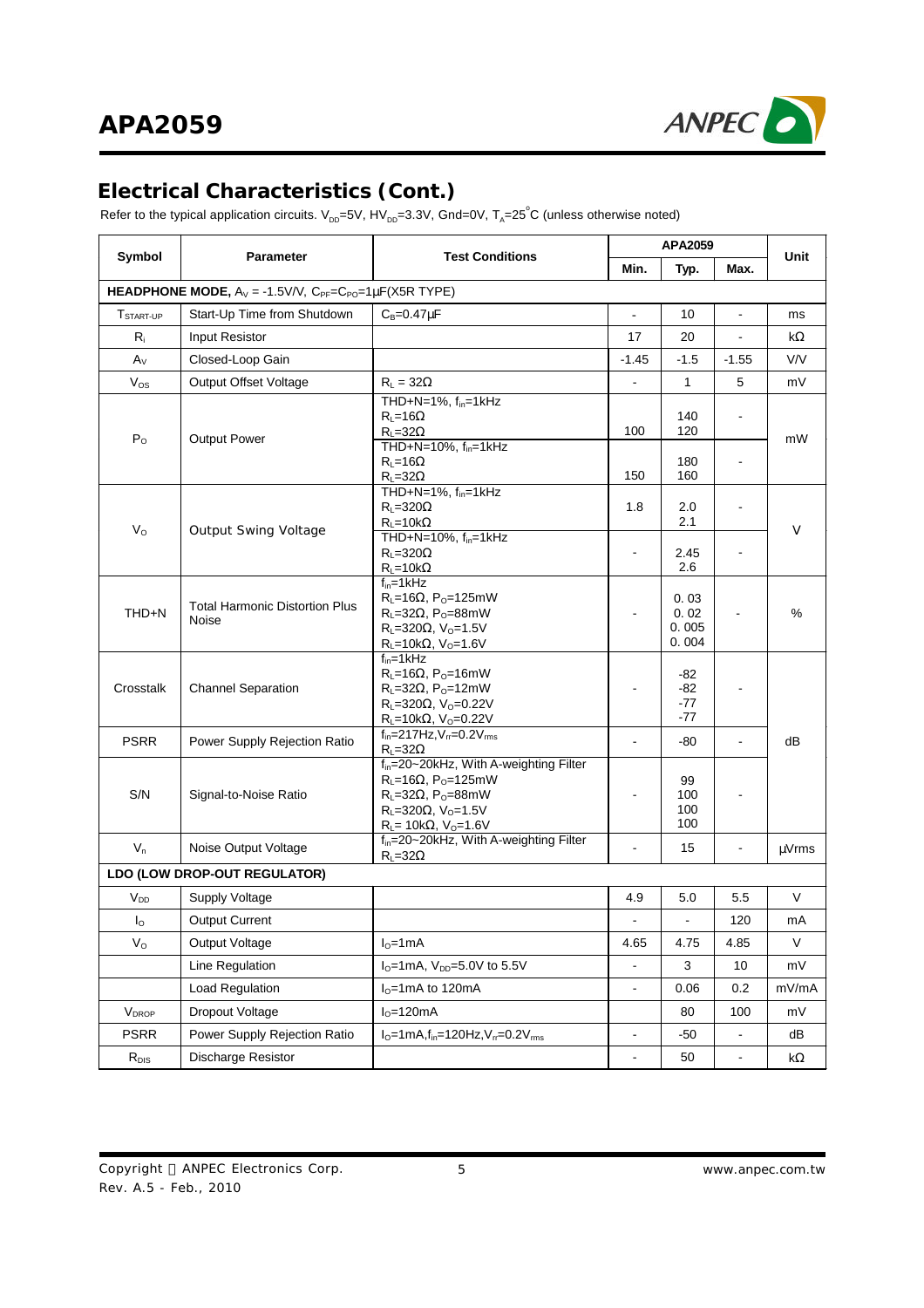

#### **Electrical Characteristics (Cont.)**

Refer to the typical application circuits. V<sub>DD</sub>=5V, HV<sub>DD</sub>=3.3V, Gnd=0V, T<sub>A</sub>=25°C (unless otherwise noted)

|                                                              | <b>Parameter</b>               | <b>Test Conditions</b> | <b>APA2059</b> |                 |        | Unit      |
|--------------------------------------------------------------|--------------------------------|------------------------|----------------|-----------------|--------|-----------|
| Symbol                                                       |                                |                        | <b>Min</b>     | Тур.            | Max.   |           |
| CHARGE PUMP, C <sub>PF</sub> =C <sub>PO</sub> =1µF(X5R type) |                                |                        |                |                 |        |           |
| F <sub>osc</sub>                                             | <b>Oscillator Frequency</b>    |                        |                | 450             |        | kHz       |
| $R_{EQ}$                                                     | <b>Equivalent Resistance</b>   |                        |                | 10 <sup>°</sup> |        | Ω         |
| $CV_{ss}$                                                    | <b>Negative Output Voltage</b> | No load                | $-5.1$         | -5              | $-4.9$ |           |
| $R_{DIS}$                                                    | Discharge Resistor             |                        |                | 5               |        | $k\Omega$ |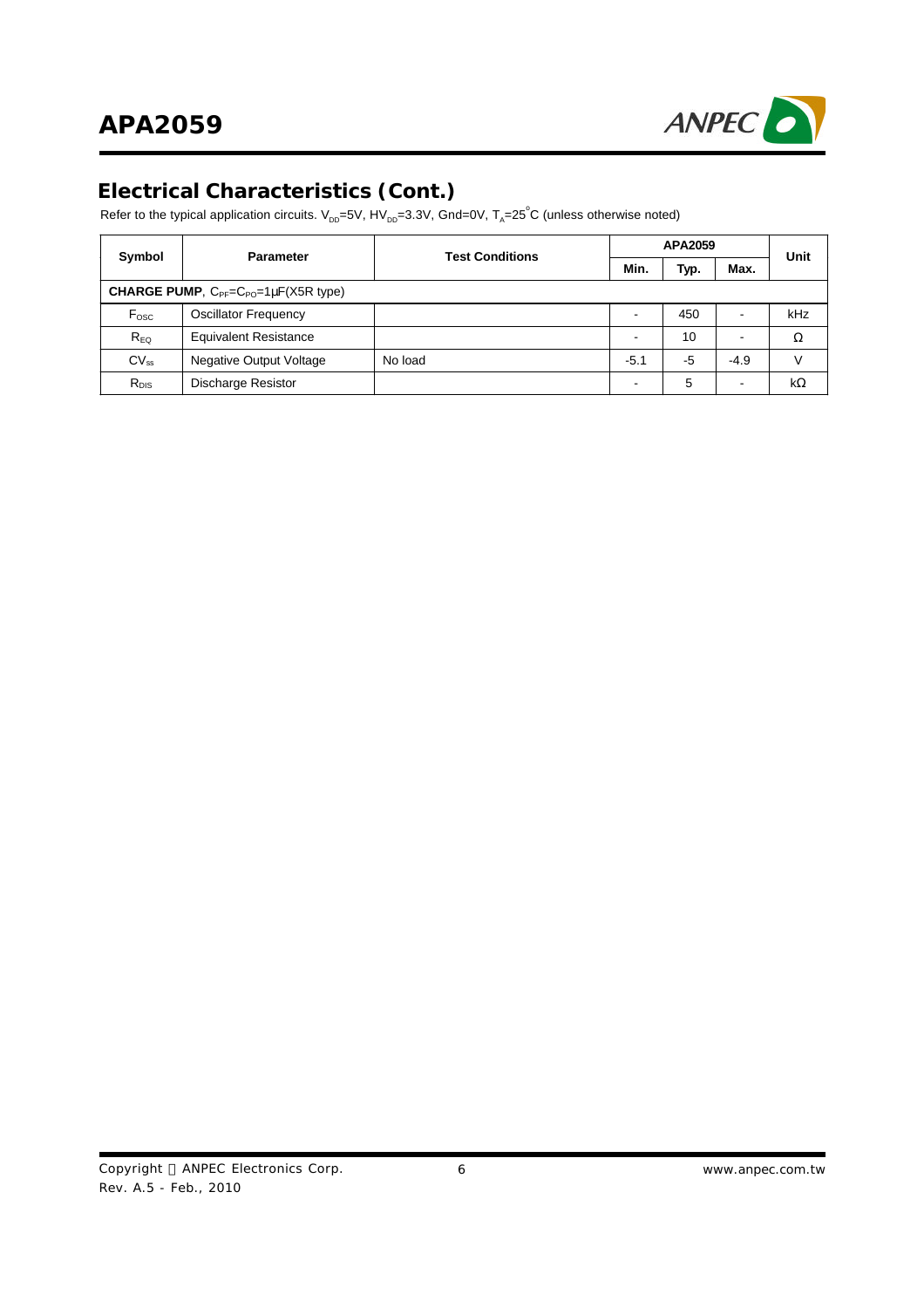

#### **Typical Operating Characteristics**

 $(T_A = +25^{\circ}C,$  unless otherwise noted.)



Copyright © ANPEC Electronics Corp. Rev. A.5 - Feb., 2010







7 *www.anpec.com.tw*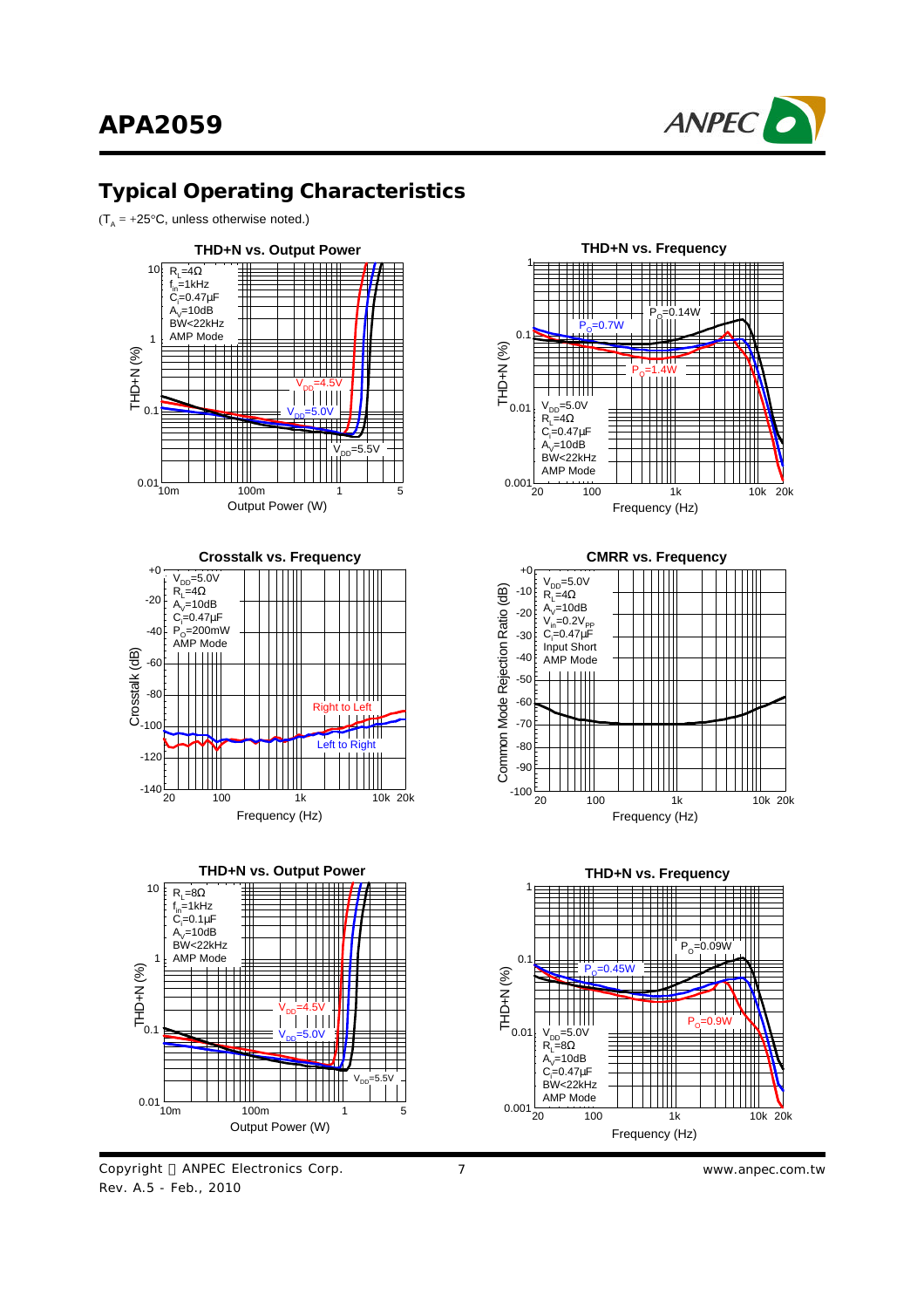

 $(T_A = +25^{\circ}C,$  unless otherwise noted.)



#### Copyright © ANPEC Electronics Corp. Rev. A.5 - Feb., 2010

Frequency (Hz)



#### **CMRR vs. Frequency**

8 *www.anpec.com.tw*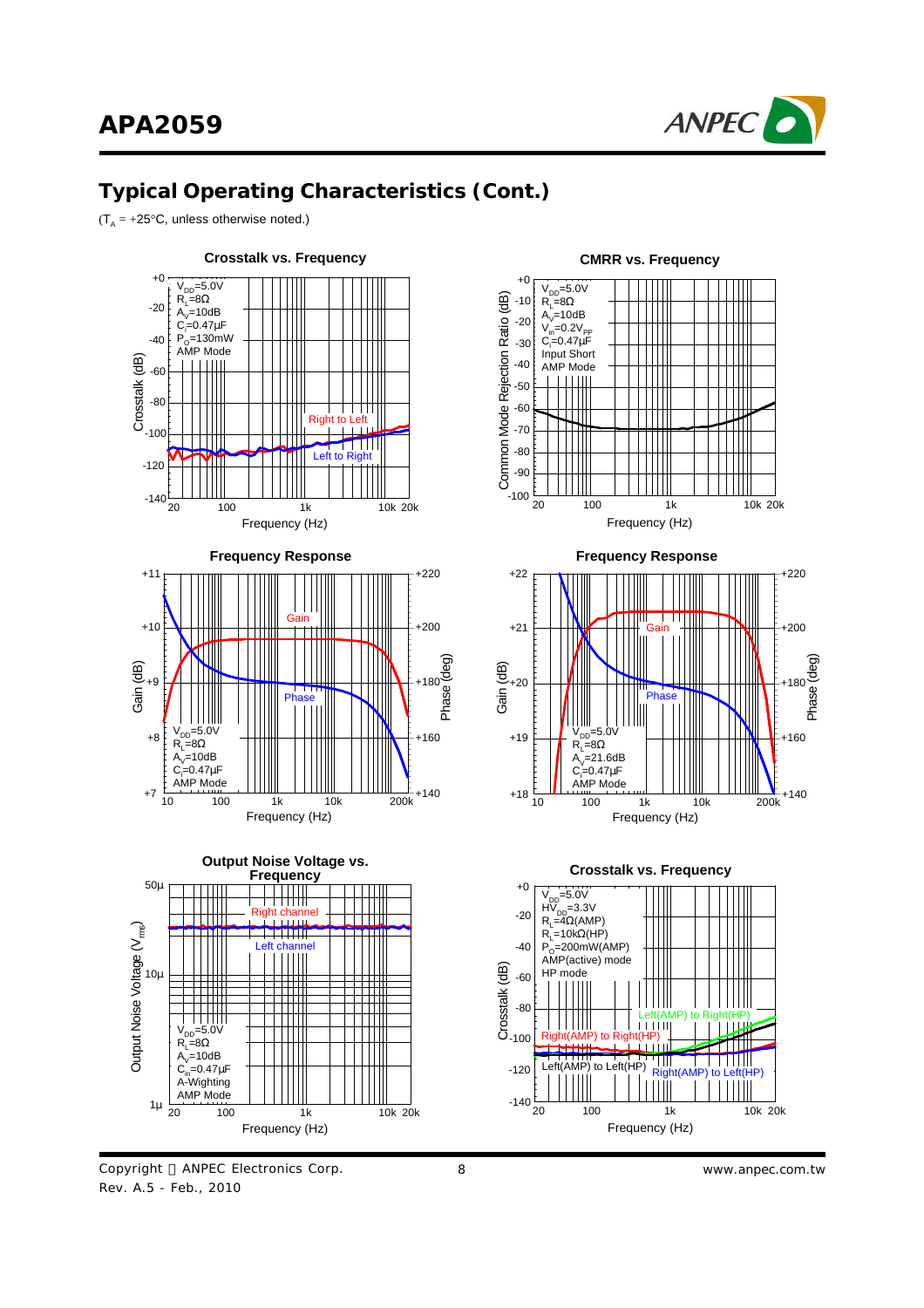

 $(T_A = +25^{\circ}C,$  unless otherwise noted.)



Copyright © ANPEC Electronics Corp. Rev. A.5 - Feb., 2010



**Crosstalk vs. Frequency**





9 *www.anpec.com.tw*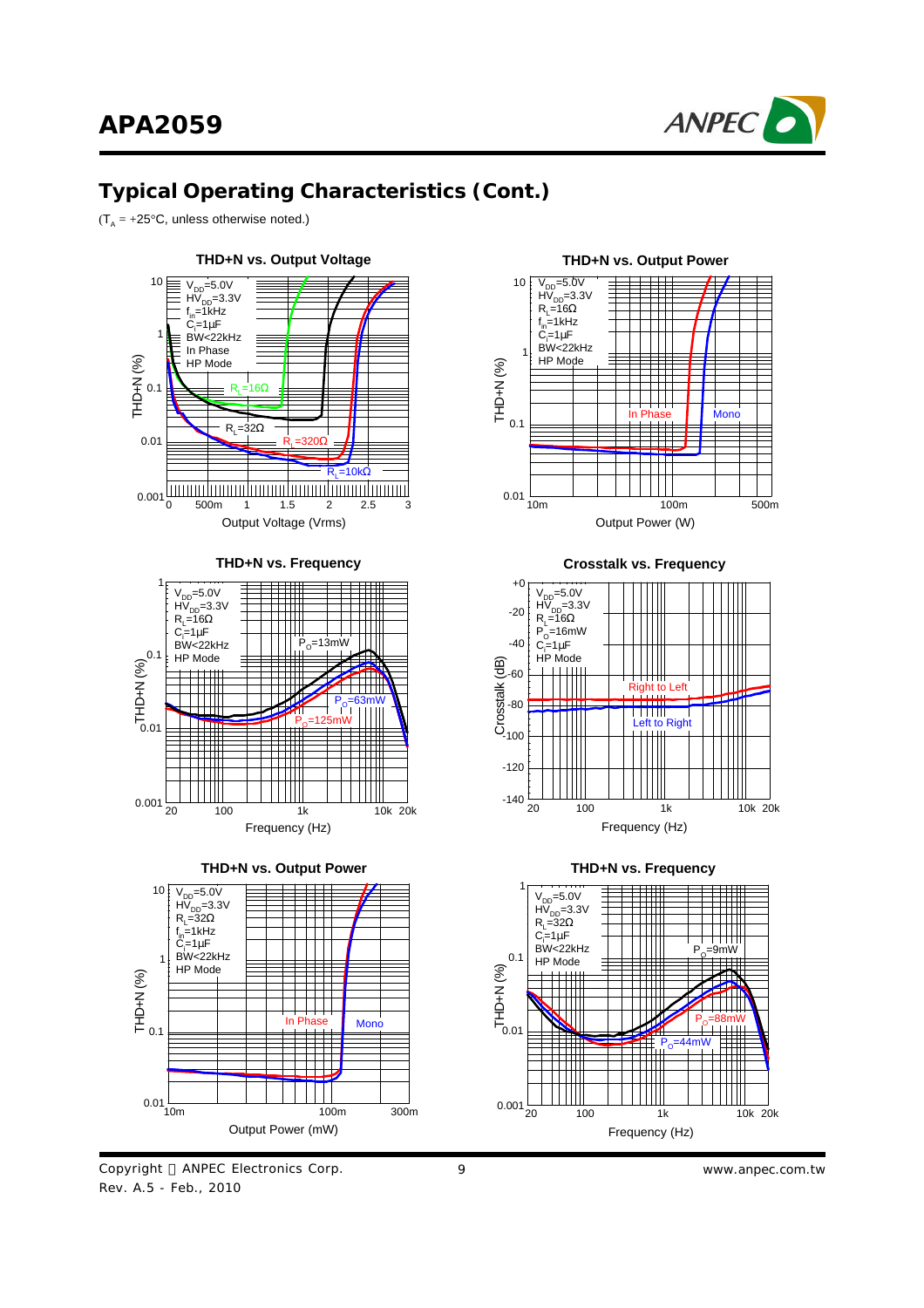

 $(T_A = +25^{\circ}C,$  unless otherwise noted.)





Frequency (Hz)





10 *www.anpec.com.tw*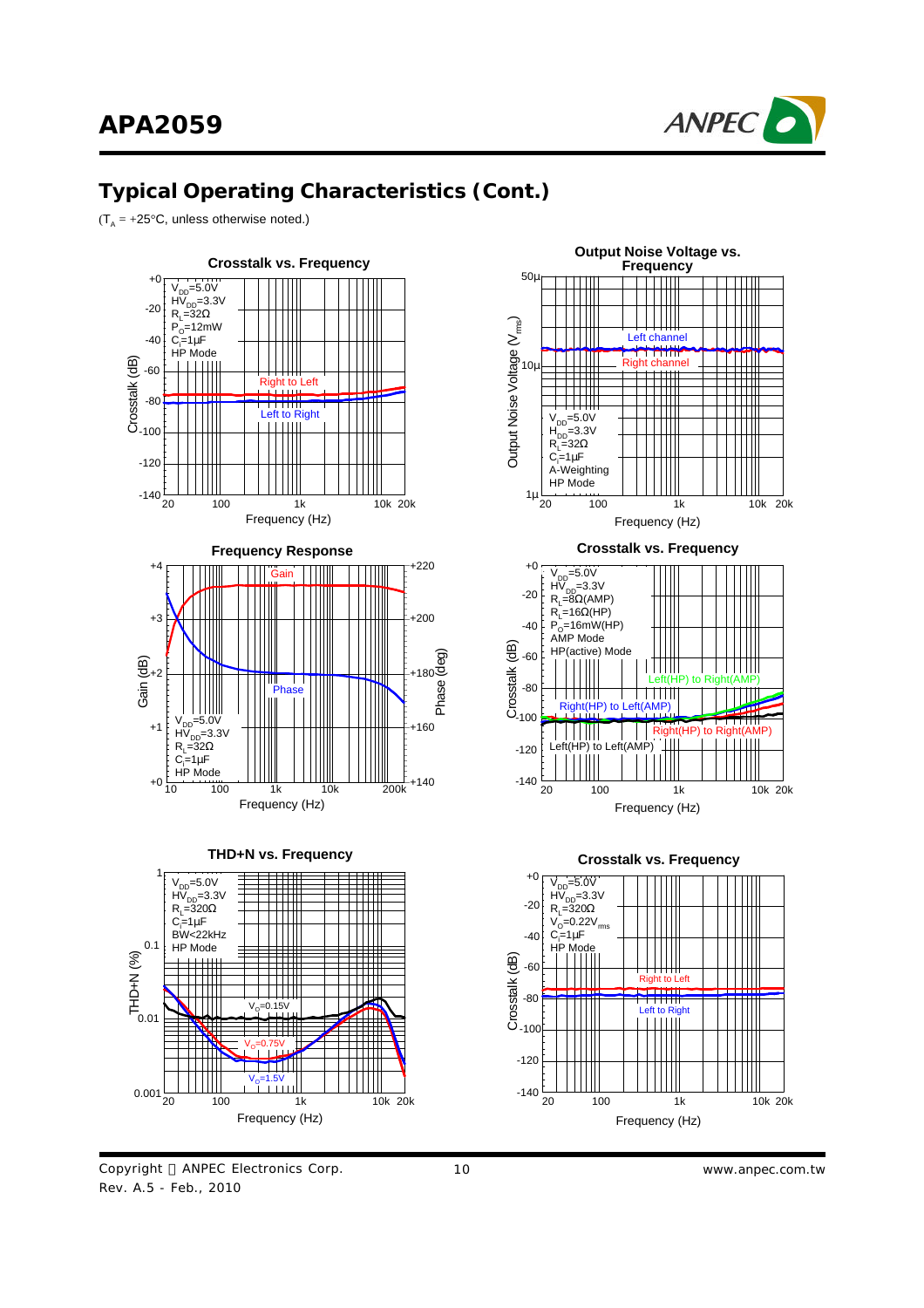

 $(T_A = +25^{\circ}C,$  unless otherwise noted.)



Copyright © ANPEC Electronics Corp. Rev. A.5 - Feb., 2010



**Frequency Response**



**HP Attenuation vs. Frequency**

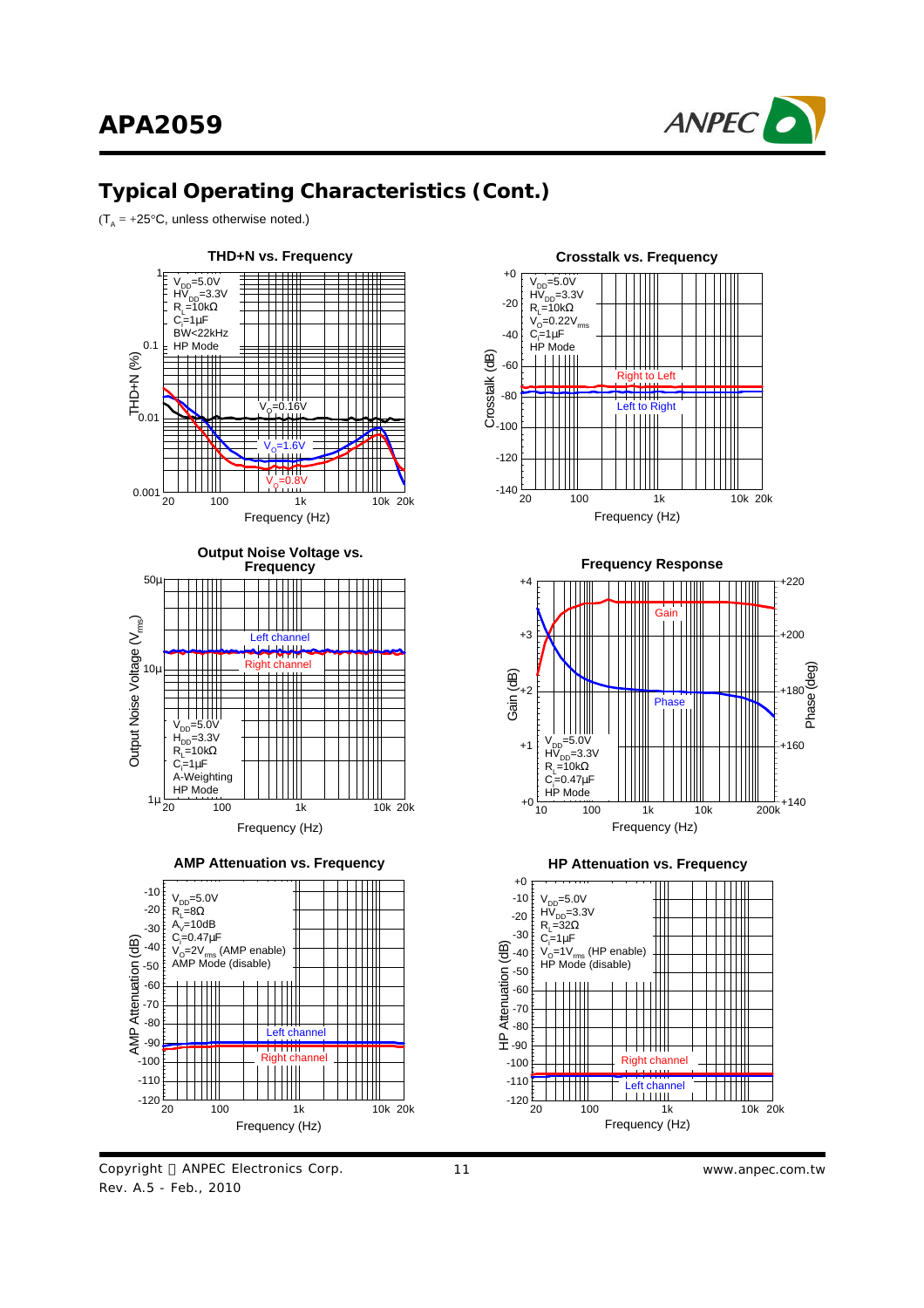

 $(T_A = +25^{\circ}C,$  unless otherwise noted.)







 $I_{\circ}$ =60mA  $I_{\circ}$ 

Supply Voltage (Volt)

5 5.1 5.2 5.3 5.4 5.5

12 *www.anpec.com.tw*

 $I<sub>0</sub>=120$ mA

4.70  $4.7$ 4.73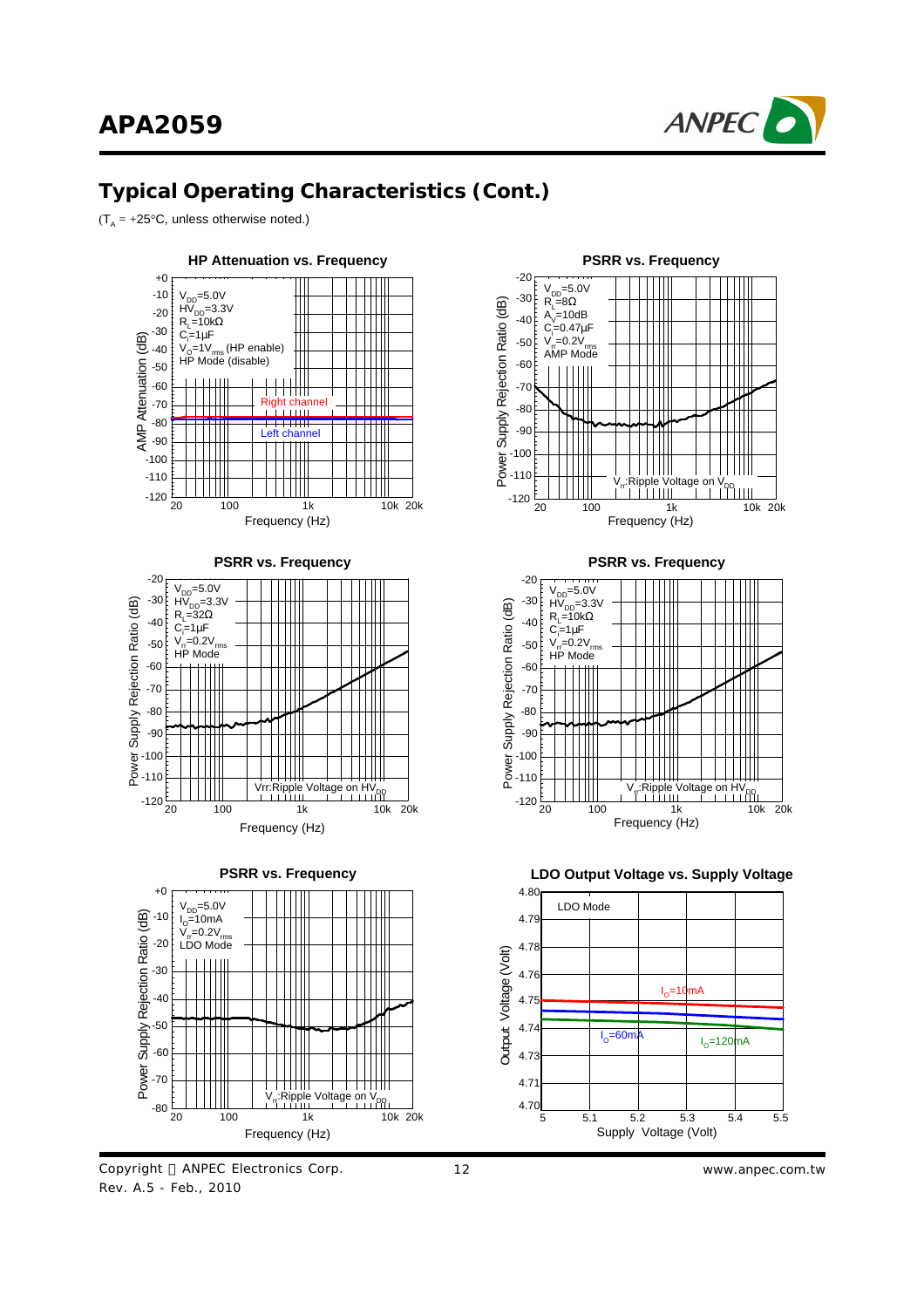

 $(T_A = +25^{\circ}C,$  unless otherwise noted.)



**Power Dissipation vs. Output Power**











**Output Power vs. Supply Voltage**



**Supply Current vs. Output Power**

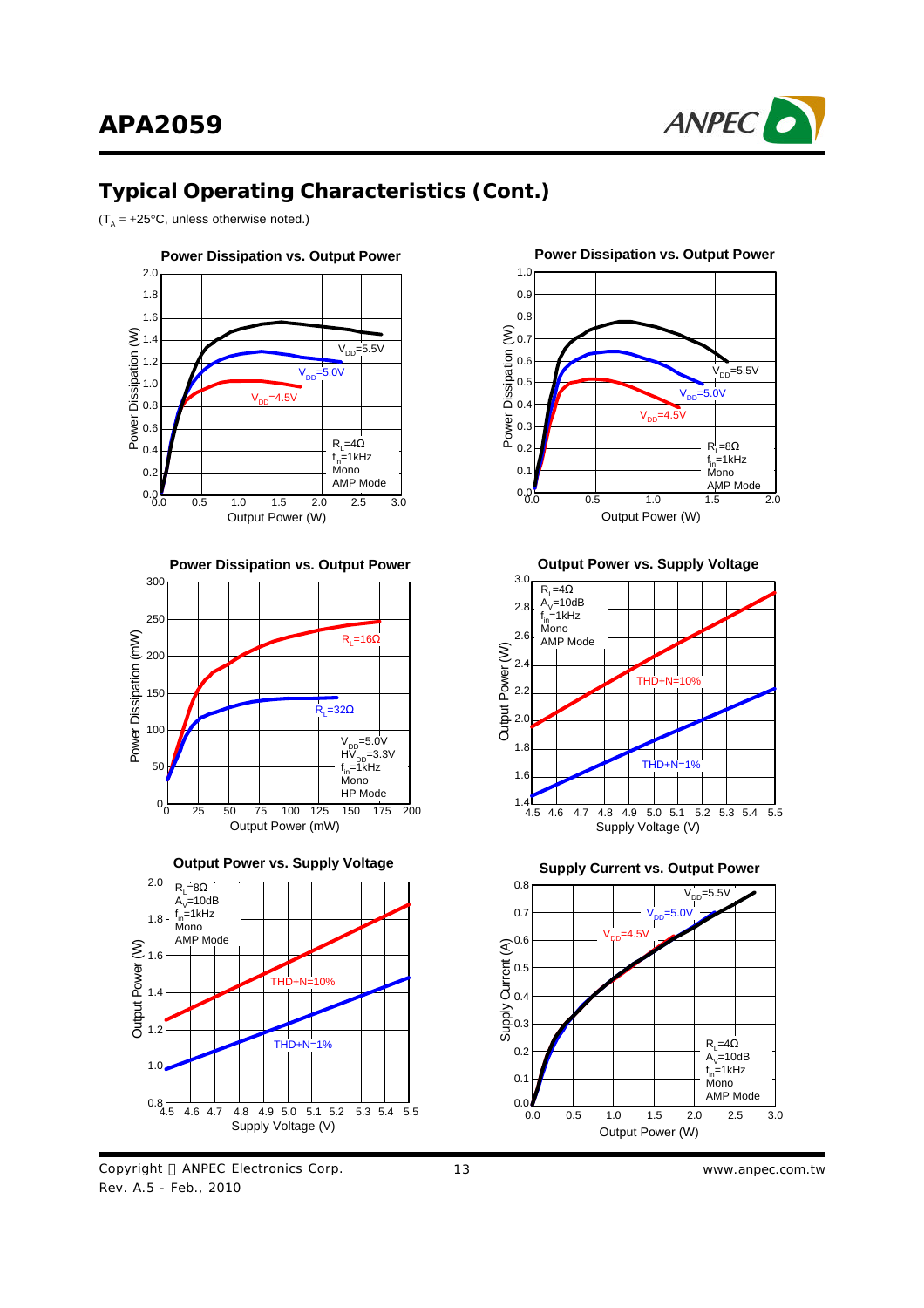

 $(T_A = +25^{\circ}C,$  unless otherwise noted.)



**Output Power vs. Load Resistance**





Copyright © ANPEC Electronics Corp. Rev. A.5 - Feb., 2010



**Supply Current (I<sub>VDD</sub>) vs. Supply Voltage (V**<sub>DD</sub>)

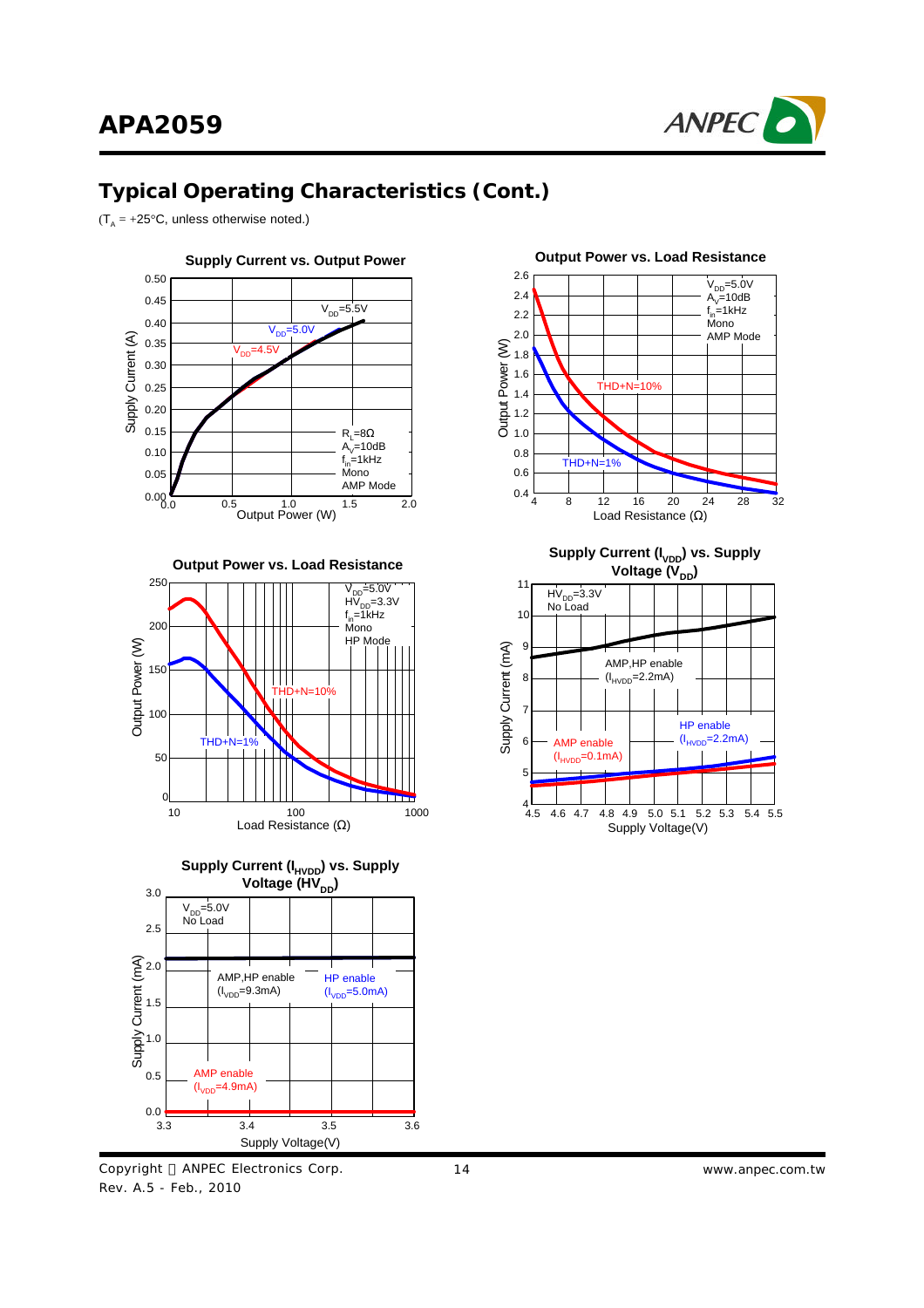# **APA2059**



### **Operating Waveforms**



CH2:  $V_{ROUT}$ , 20mV/Div, DC TIME: 5ms/Div CH3:  $V_{HP_RO}$ , 20mV/Div, DC



**Power Off**

CH2:  $V_{ROUT}$ , 20mV/Div, DC TIME: 20ms/Div CH3:  $V_{HP_RO}$ , 20mV/Div, DC



**Speaker Enable**

CH2:  $V_{\text{OUTP}}$ , 1V/Div, AC TIME: 5ms/Div



#### **Speaker Disable**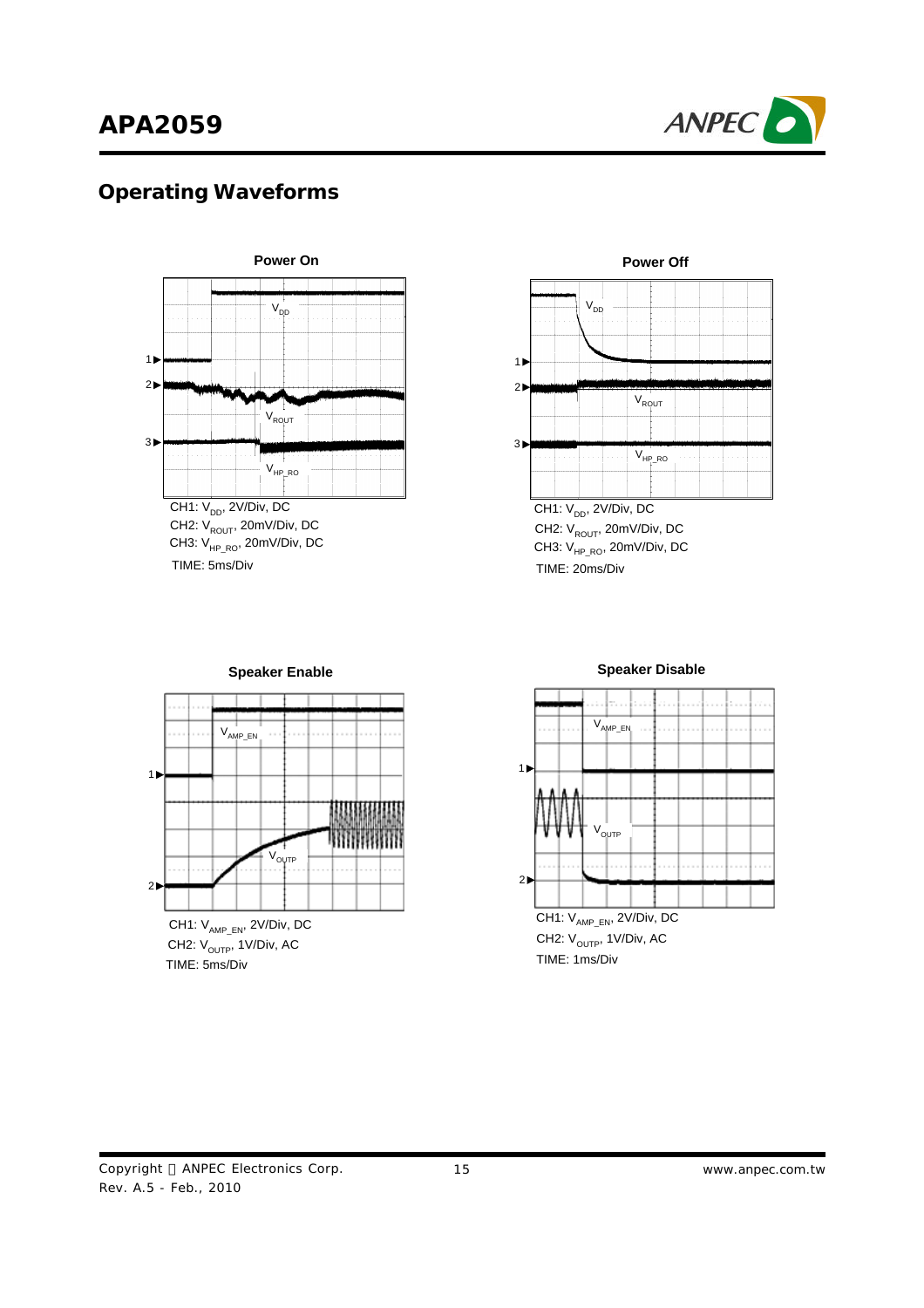

## **Operating Waveforms (Cont.)**



TIME: 5ms/Div CH2:  $V_{HP\_LO}$ , 1V/Div, AC



**Headphone Disable**

TIME: 1ms/Div CH1:  $V_{HP\_EN}$ , 2V/Div, DC CH2:  $V_{HP\ LO}$ , 1V/Div, AC



# **LDO Power Off**  $V_{DD}$ 1 <del>.............................</del>  $V_{LDOUT}$  $2\blacktriangleright$ l<sub>o</sub>=120mA CH1:  $V_{DD}$ , 2V/Div, DC CH2: V<sub>LDOUT</sub>, 2V/Div, DC

TIME: 20ms/Div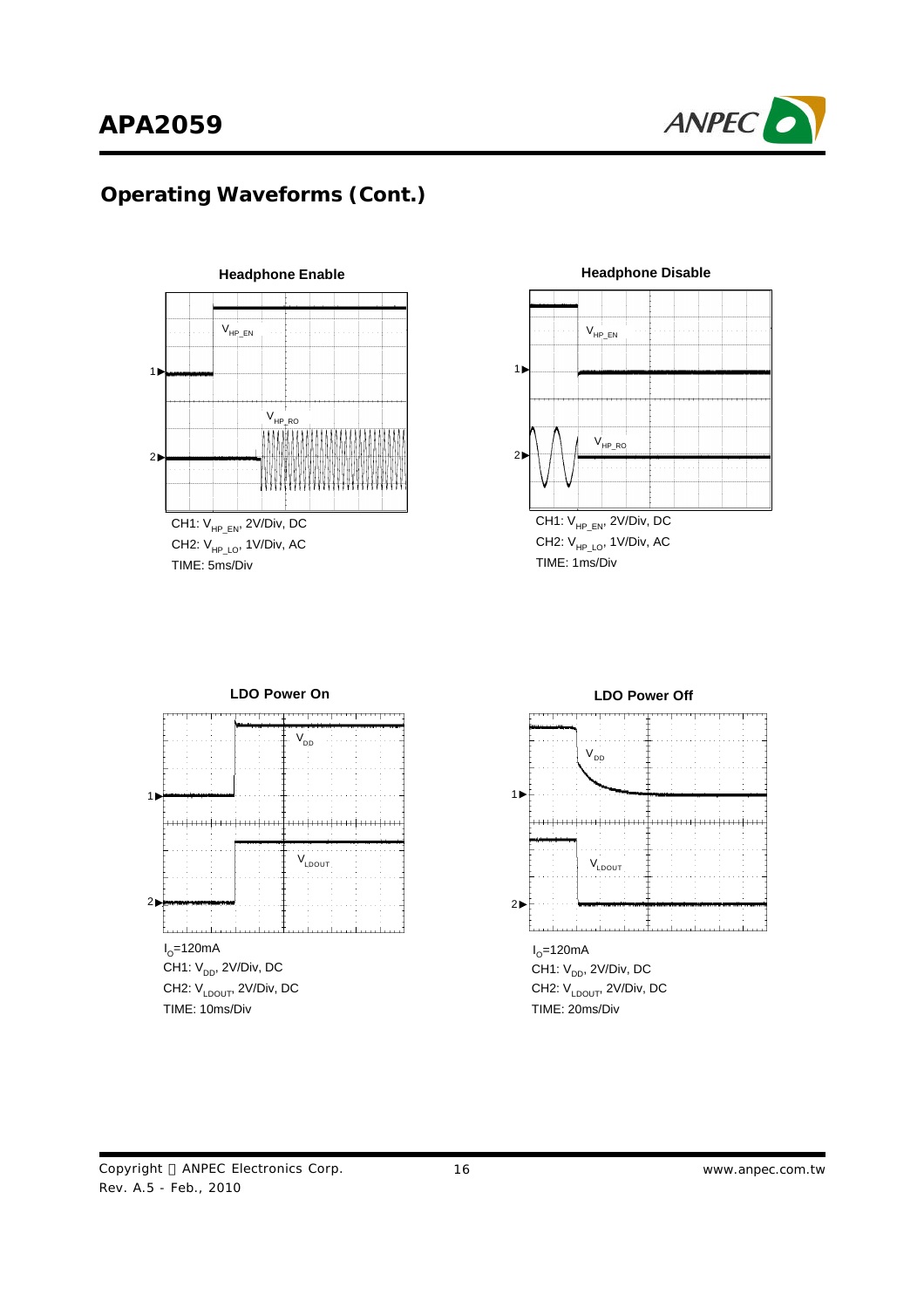

## **Operating Waveforms (Cont.)**







TIME: 1ms/Div CH1: VLDO\_EN, 2V/Div, DC CH2: V<sub>LDOUT</sub>, 2V/Div, DC

**LDO Load Transient**



Rev. A.5 - Feb., 2010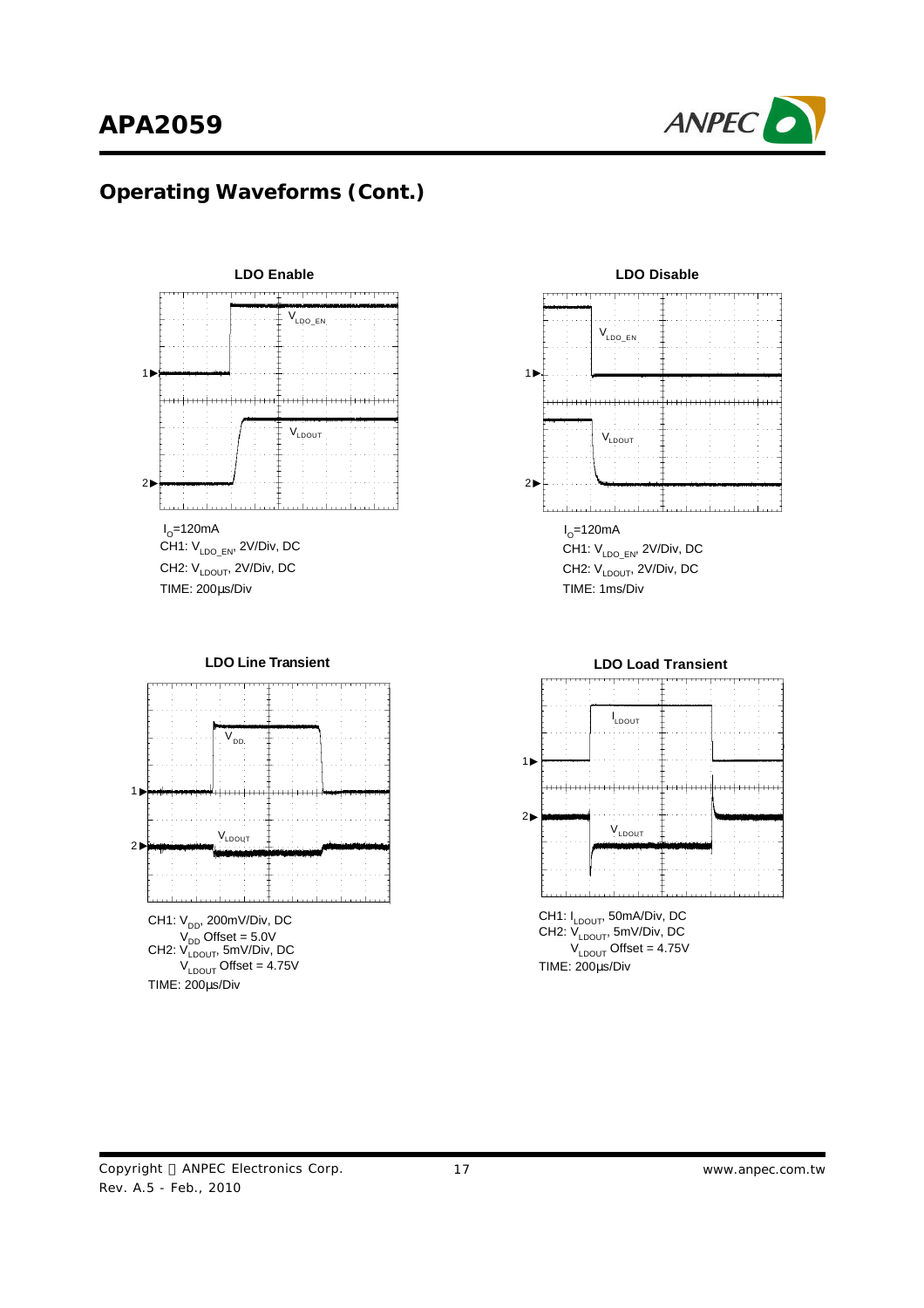

# **Operating Waveforms (Cont.)**



**GSM Power Supply Rejection vs. Time GSM Power Supply Rejection vs. Frequency**



+0 /oltage (dBV) Supply Voltage (dBV) -50 -100 HP Output Voltage (dBV)  $-150\frac{5}{9}$ HP Output Voltage (dBV) +0 -50 -100

0 400 800 1.2k 1.6k 2k Frequency (Hz)

**GSM Power Supply Rejection vs. Frequency**

 $-150\frac{E}{0}$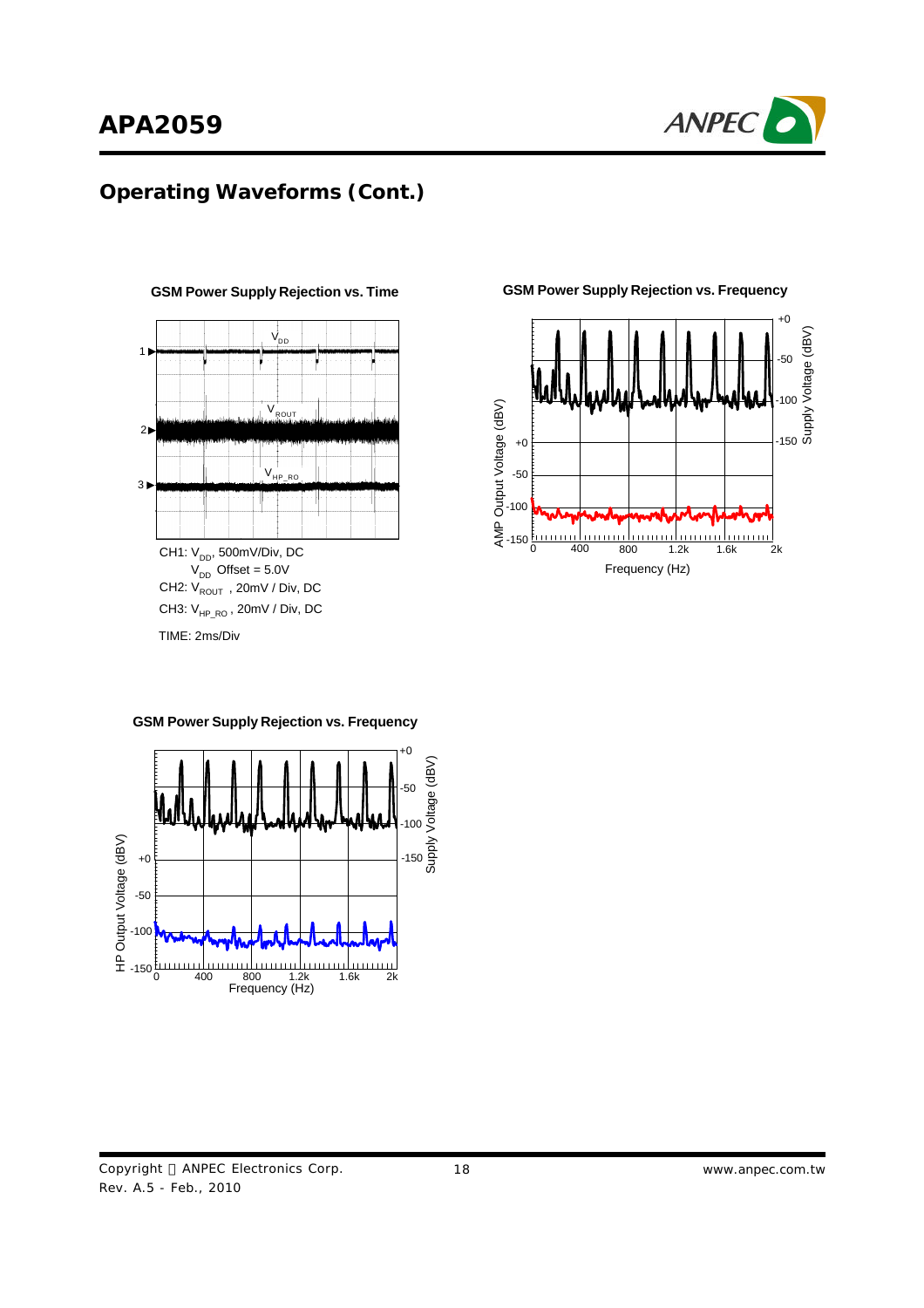# **APA2059**



# **Pin Description**

| <b>PIN</b>     |              | I/O/P        | <b>FUNCTION</b>                                                           |  |  |
|----------------|--------------|--------------|---------------------------------------------------------------------------|--|--|
| NO.            | <b>NAME</b>  |              |                                                                           |  |  |
| $\mathbf{1}$   | RINN_A       | $\mathbf{I}$ | The inverting input pin of right channel power amplifier.                 |  |  |
| $\overline{2}$ | RINP_A       | T            | The non-inverting input pin of right channel power amplifier.             |  |  |
| 3              | $LINP_A$     | T            | The non-inverting input pin of left channel power amplifier.              |  |  |
| $\overline{4}$ | LINN_A       | T            | The inverting input pin of left channel power amplifier.                  |  |  |
| 5,21           | <b>PGND</b>  | P            | Power amplifier's ground.                                                 |  |  |
| 6              | LOUTP        | O            | The positive output pin of left channel power amplifier.                  |  |  |
| $\overline{7}$ | <b>LOUTN</b> | O            | The negative output pin of left channel power amplifier.                  |  |  |
| 8,18           | <b>PVDD</b>  | P            | Power amplifier's supply voltage pin, connect this pin to VDD.            |  |  |
| 9              | <b>NC</b>    |              | No Connection.                                                            |  |  |
| 10             | CPP          | I/O          | Charge pump flying capacitor positive connection.                         |  |  |
| 11             | CGND         | P            | Charge pump's ground.                                                     |  |  |
| 12             | <b>CPN</b>   | I/O          | Charge pump flying capacitor negative connection.                         |  |  |
| 13             | <b>CVSS</b>  | O            | Charge pump output pin, connect this pin to the HVSS.                     |  |  |
| 14             | <b>HVSS</b>  | P            | Headphone driver's negative supply voltage pin, connect this pin to CVSS. |  |  |
| 15             | HP_RO        | O            | The output pin of right channel headphone driver.                         |  |  |
| 16             | $HP\_LO$     | O            | The output pin of left channel headphone driver.                          |  |  |
| 17             | <b>HVDD</b>  | P            | Headphone driver's positive supply voltage pin.                           |  |  |
| 19             | <b>ROUTN</b> | O            | The negative output pin of right channel power amplifier.                 |  |  |
| 20             | <b>ROUTP</b> | O            | The positive output pin of right channel power amplifier.                 |  |  |
| 22             | HP_EN        | L            | Headphone drivers enable input pin; High=Enable.                          |  |  |
| 23             | AMP_EN       | L            | Power amplifiers enable input pin; High=Enable.                           |  |  |
| 24             | <b>BIAS</b>  | P            | Bias voltage for power amplifiers.                                        |  |  |
| 25             | LDO_EN       | L            | LDO (Low Drop-Out Regulator) enables input pin; High=Enable.              |  |  |
| 26             | $RIN_H$      | I            | The input pin of right channel headphone driver.                          |  |  |
| 27             | LIN_H        | L            | The input pin of left channel headphone driver.                           |  |  |
| 28             | GND          | P            | Control block's ground, connect this pin to CGND and PGND.                |  |  |
| 29             | <b>LDOUT</b> | O            | LDO (Low Drop-Out Regulator)'s output pin.                                |  |  |
| 30             | VDD          | P            | Control block and LDO supply voltage pin, connect this pin to PVDD.       |  |  |
| 31             | <b>GAIN0</b> | L            | Control pin for internal gain setting, MSB, Bit 1.                        |  |  |
| 32             | GAIN1        | L            | Control pin for internal gain setting, LSB, Bit 0.                        |  |  |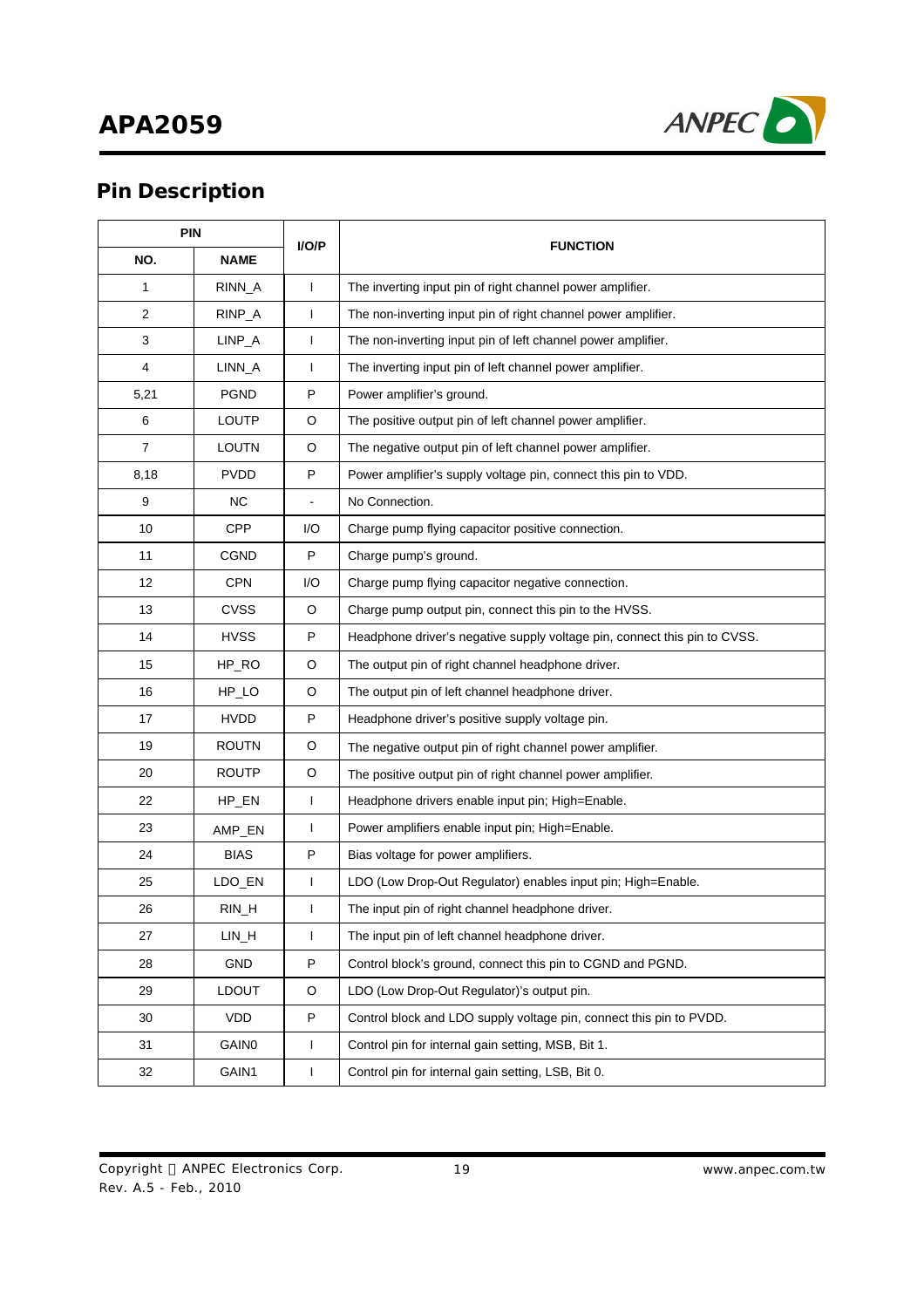# **APA2059**



### **Block Diagram**

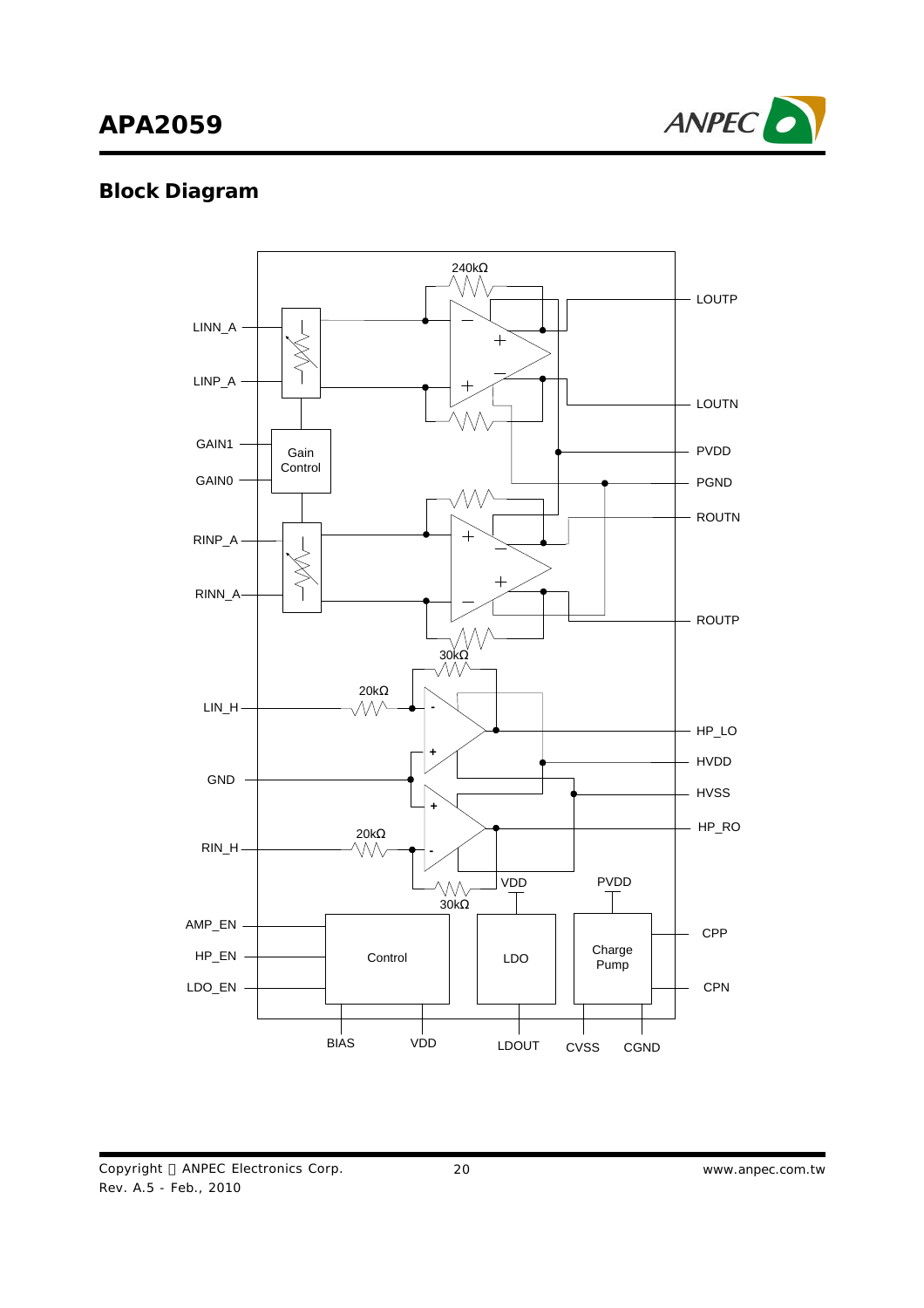



### **Typical Application Circuit**

**Differential input mode**



**Single-ended input mode**



Copyright © ANPEC Electronics Corp. Rev. A.5 - Feb., 2010

21 *www.anpec.com.tw*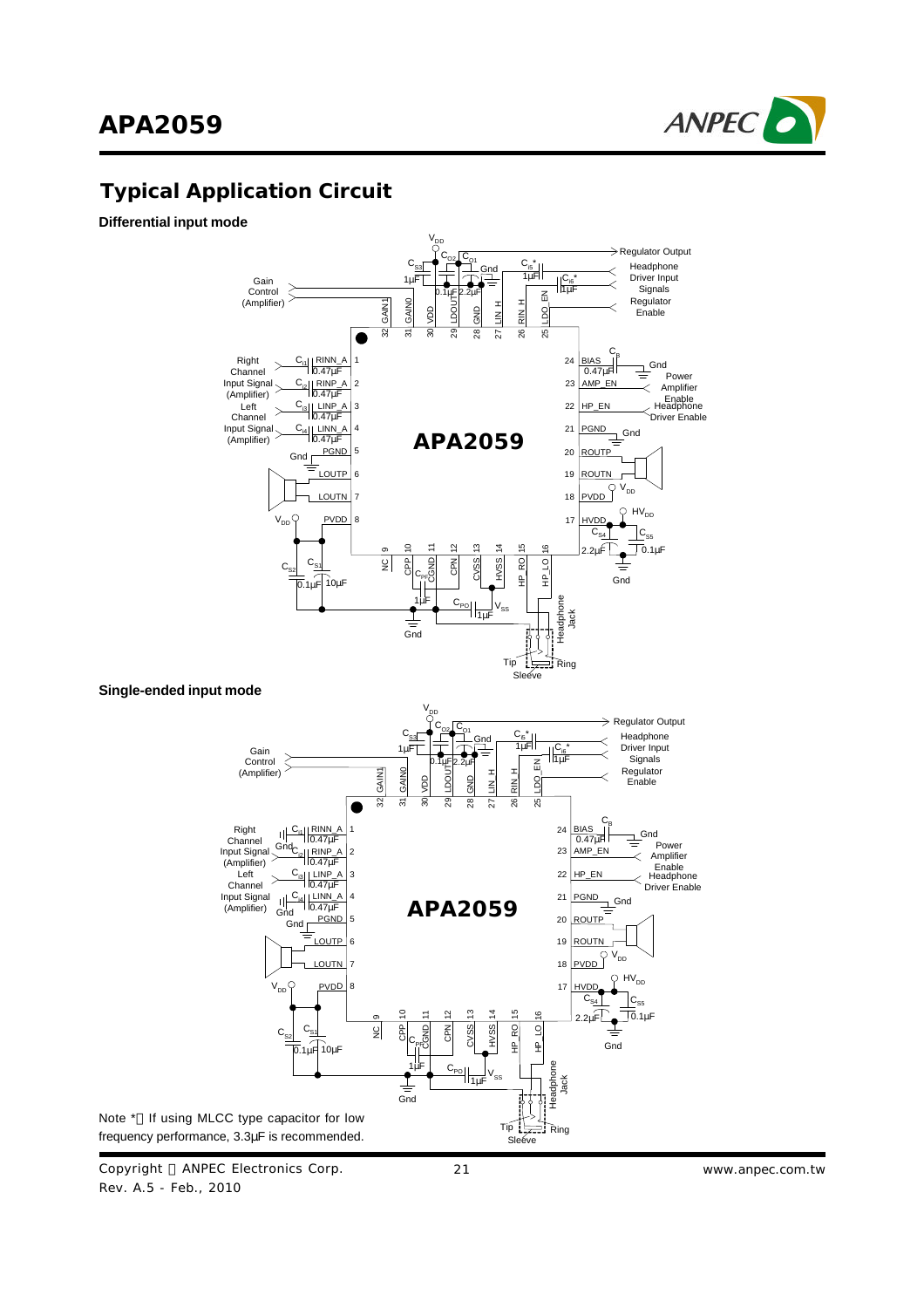

#### **Function Description**

#### **Fully Differential Amplifier**

The APA2059's power amplifier is a fully differential amplifier with differential inputs and outputs. The fully differential amplifier has some advantages versus traditional amplifier. Firstly, don't need the input coupling capacitors because the common-mode feedback will compensate the input bias. The inputs can be biased from 0.5V to  $\mathsf{V}_{\mathsf{DD}}$ -0.5V, and the outputs are still biased at midsupply voltage of the power amplifier. If the inputs are biased out of the input range, the coupling capacitors are required. Secondly, the fully differential amplifier has outstanding immunity against supply voltage ripple (217Hz) caused by GSM RF transmitters'signal, which is better than the typical audio amplifier.

#### **GainSetting Function**

For the convenient uses, the APA2059's power amplifiers provide four gain setting options by GAIN0 and GAIN1 pins.

| <b>GAIN0</b> | GAIN1 | $A_V(dB)$ | $\mathsf{Ri}(\mathsf{k}\Omega)$ | $Rf(k\Omega)$ |
|--------------|-------|-----------|---------------------------------|---------------|
|              |       | 10        | 76                              | 240           |
|              |       | 12        | 60                              | 240           |
|              |       | 15.6      | 40                              | 240           |
|              |       | 21.6      | 20                              | 240           |

**Headphone Mode Operation**





The Cap-free headphone drivers use a charge pump to invert the positive power supply (V $_{\text{DD}}$ ) to the negative power supply (V $_{\rm ss}$ ) (see Figure 1). The headphone amplifiers operate at this bipolar power supply, and the outputs reference refers to the ground. This feature eliminates the output capacitor that using in conventional single-ended headphone amplifiers. In addition, the power supply rail for Cap-free headphone drivers has almost 1.5X compare to the single power supply rail headphone drivers.

#### **Thermal Protection**

The thermal protection circuit limits the junction temperature of the APA2059. When the junction temperature exceeds T $_{\sf J}$ = +150ºC, a thermal sensor turns off the amplifier, allowing the devices to cool. The thermal sensor allows the amplifier to start-up after the junction temperature down about 125 °C. The thermal protection is designed with a 25  $^{\circ}$  C hysteresis to lower the average T $_{\textrm{\tiny{\j}}}$ during continuous thermal overload conditions, increasing lifetime of the ICs.

#### **Over-Current Protection (OCP)**

• The power amplifier monitors the output buffers'current. When the over-current occurs, the output buffers' current will be reduced and limited to a fold-back current level. The power amplifier will go back to normal operation until the over-current current situation has been removed. In addition, if the over-current period is long enough and the IC's junction temperature reaches the thermal protection threshold, the IC enters thermal protection mode.

• The LDO regulator provides <sup>a</sup> current-limit circuitry, which monitors and controls P-channel MOS's gate voltage, limiting the output current to 0.4A. For reliable operation, the device should not be operated in currentlimit for extended period time. When the output voltage drops below 0.6V, which is caused by the over load or short circuit, the internal short circuit current-limit circuitry limits the output current down to 250mA. The short circuit current-limit is used to reduce the power dissipation during short circuit condition. The short circuit current-limit has a blanking time feature after the under-voltage lockout threshold is reached, therefore, it will avoid the output causing short circuit current-limit protection during startup; the blanking time is about 600μs.

Copyright © ANPEC Electronics Corp. Rev. A.5 - Feb., 2010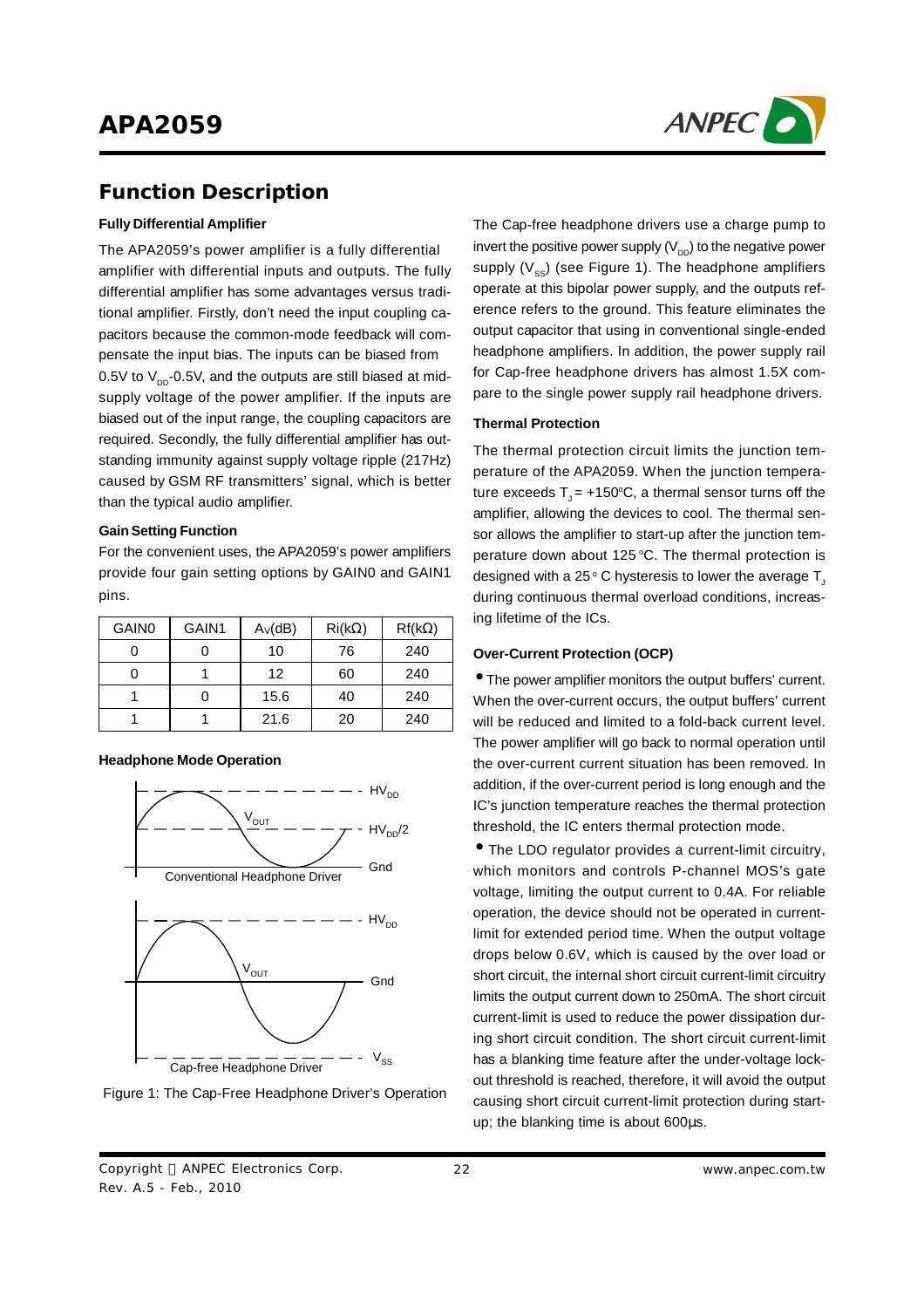

#### **Function Description (Cont.)**

#### **Over-Current Protection (OCP) (Cont.)**

 $\bullet$  The charge pump monitors the output voltage (V<sub>ss</sub>). In addition, it has an over-voltage protection to avoid overcurrent occuring on headphone driver's output. When the output voltage (V $_{\rm ss}$ ) is greater than –2V, the charge pump will turn off the charge pump's output. The charge pump's output will turn on again if the situation has been removed. Typical under voltage protection threshold is -2V with 0.5V hysteresis.

#### **Low Drop-Out (LDO) Regulator**

The LDO regulator's output provides maximum 120mA drive capacity for external audio codec. A 2.2μF decoupling capacitor with 0.1μf capacitor (filtering the high frequency noise) is recommended at LDO regulator's output. The LDO regulator has built-in under-voltage lockout circuits to keep the output shutting off until internal circuitry is operating properly. The under-voltage lockout function initiates a soft-start process after input voltage exceeds its rising under-voltage lockout threshold during power on. The internal soft-start circuit controls the rise rate of the output voltage and limits the current surge during startup. Approximate 20μs delay time after the VDD is over the under-voltage lockout threshold; the LDO regulator's output voltage starts the soft-start. The typical soft-start interval is about 130μs and the under-voltage lockout threshold is 2.5V with 0.15V hysteresis.

#### **Enable Mode**

The APA2059 provides the independent enable control functions and allows user disable any main circuit blocks when not in using, and these can save the power consumption. In addition, if either the power amplifier or the headphone driver is disabled, the released time will happen immediately when enable the power amplifier or the headphone driver. However, if both the power amplifier and the headphone driver are disabled at the same time, the released time will be the  $T_{\text{START-UP}}$  Time when enable one of them. Disable all blocks ( V <sub>AMP\_EN</sub>=V<sub>HP\_EN</sub>= V<sub>LDO\_EN</sub>=0V), The APA2059 enters the shutdown mode, and only consumption 5 $\mu$ A(Max.) at V $_{\text{\tiny{DD}}}$  supply current and 2μA(Max.) at HV<sub>DD</sub> supply current.

Copyright © ANPEC Electronics Corp. Rev. A.5 - Feb., 2010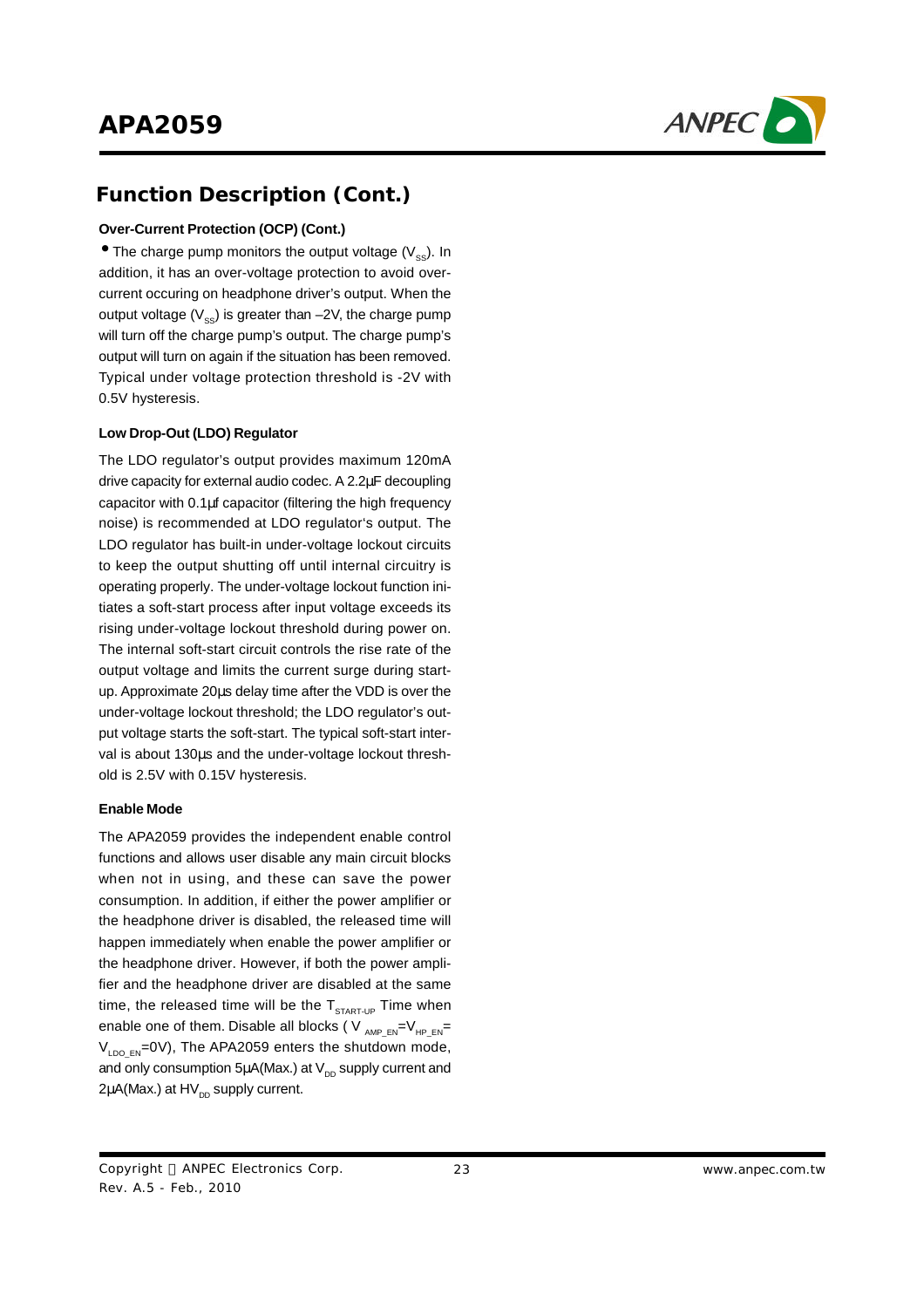

#### **Application Information**

#### **Windows Vista TM Premium Mobile Requirement**

| <b>Device Type</b>       | <b>Requirement</b>                    | Value                         | APA2059 typical performance   |
|--------------------------|---------------------------------------|-------------------------------|-------------------------------|
|                          | Full Scale Output voltage             | $\geq$ 0.707 $V_{rms}$        | $2.3V_{rms}$                  |
| Analog Line Output Jack  | THD+N                                 | $\leq$ -65dBFS<br>20Hz~20kHz  | $-70dB$<br>20Hz~20kHz         |
| $(RL=10k\Omega)$         | Line output cross-talk                | $\leq$ -50dB,<br>20Hz~15kHz   | $-70dB$<br>20Hz~20kHz         |
|                          | Noise level during system<br>activity | $\leq$ -80dBFS<br>A-weighting | -100dBFS A-weighting          |
|                          | Full Scale Output voltage             | $\geq$ 0.707 $V_{rms}$        | $2.3V_{rms}$                  |
| Analog Headphone Output  | THD+N                                 | $\leq$ 65dBFS<br>100Hz~20kHz  | $-78dB$<br>100Hz~20kHz        |
| Jack<br>$(RL=320\Omega)$ | Headphone output<br>cross-talk        | $\leq$ 50 dB<br>100Hz~15kHz   | -75 dB<br>100Hz~15kHz         |
|                          | Noise level during system<br>activity | $\leq$ -80dBFS<br>A-weighting | $-100$ d $BFS$<br>A-weighting |
|                          | Full Scale Output voltage             | $\geq$ 0.3V <sub>rms</sub>    | $2.0V_{rms}$                  |
| Analog Headphone Output  | THD+N                                 | $\leq$ 45dBFS<br>100Hz~20kHz  | $-68dB$<br>100Hz~20kHz        |
| Jack<br>$(RL=32\Omega)$  | Headphone output<br>cross-talk        | $\leq$ -50dB<br>100Hz~15kHz   | -70 dB<br>100Hz~15kHz         |
|                          | Noise level during system<br>activity | $\leq$ -80dBFS<br>A-weighting | -100dBFS A-weighting          |

#### **Input Capacitor (C<sup>i</sup> )**

In the typical application, an input capacitor,  $\mathsf{C}_{\scriptscriptstyle \sf p}$ , is required to allow the amplifier to bias the input signal to the proper DC level for optimum operation. In this case,  $\mathsf{C}_\mathsf{i}$  and the minimum input impedance  $\mathsf{R}_{_\text{i}}$  form a high-pass filter with the corner frequency is determined in the following equation:

$$
f_{\text{C(highpass)}} = \frac{1}{2\pi R_i C_i} \tag{1}
$$

The value of C<sub>i</sub> must be considered carefully because it directly affects the low frequency performance of the circuit. Consider the example where R<sub>i</sub> is 20k $\Omega$  and the specification calls for a flat bass response down to 40Hz. The equation is reconfigured below :

$$
C_i = \frac{1}{2\pi R_i f_c}
$$
 (2)

When input resistance varation is considered, the value of C<sub>i</sub> is 0.2μF. Therefore, a value in the range from 0.22μF to 1.0μF would be chosen. A further consideration for this capacitor is the leakage path from the input source through the input network  $(R_{i} + R_{i}, C_{i})$  to the load.

This leakage current creates a DC offset voltage at the input to the amplifier that reduces useful headroom, especially in high gain applications. For this reason, a lowleakage tantalum or ceramic capacitor is the best choice. When polarized capacitors are used, the positive side of the capacitors should face the amplifiers' inputs in most applications because the DC level of the amplifiers' inputs are held at  $\mathsf{V}_{\mathsf{DD}}\mathsf{/}2.$  Please note that it is important to confirm the capacitor polarity in the application.

#### **Power SupplyDecoupling Capacitor, C<sup>s</sup>**

The APA2059 is a high-performance CMOS audio amplifier that requires adequate power supply decoupling to ensure the output total harmonic distortion (THD) to be as low as possible. Power supply decoupling also prevents the oscillations caused by long lead length between the amplifier and the speaker.

The optimum decoupling is achieved by using two different types of capacitors that target on different types of noise on the power supply leads. For higher frequency transients, spikes, or digital hash on the line, a good low equivalent-series-resistance (ESR) ceramic capacitor, (0.1μF typically) placed as close as possible to the device VDD lead works best.

For filtering lower frequency noise signals, a large aluminum electrolytic capacitor of 10μF or greater placed near the audio power amplifier is recommended.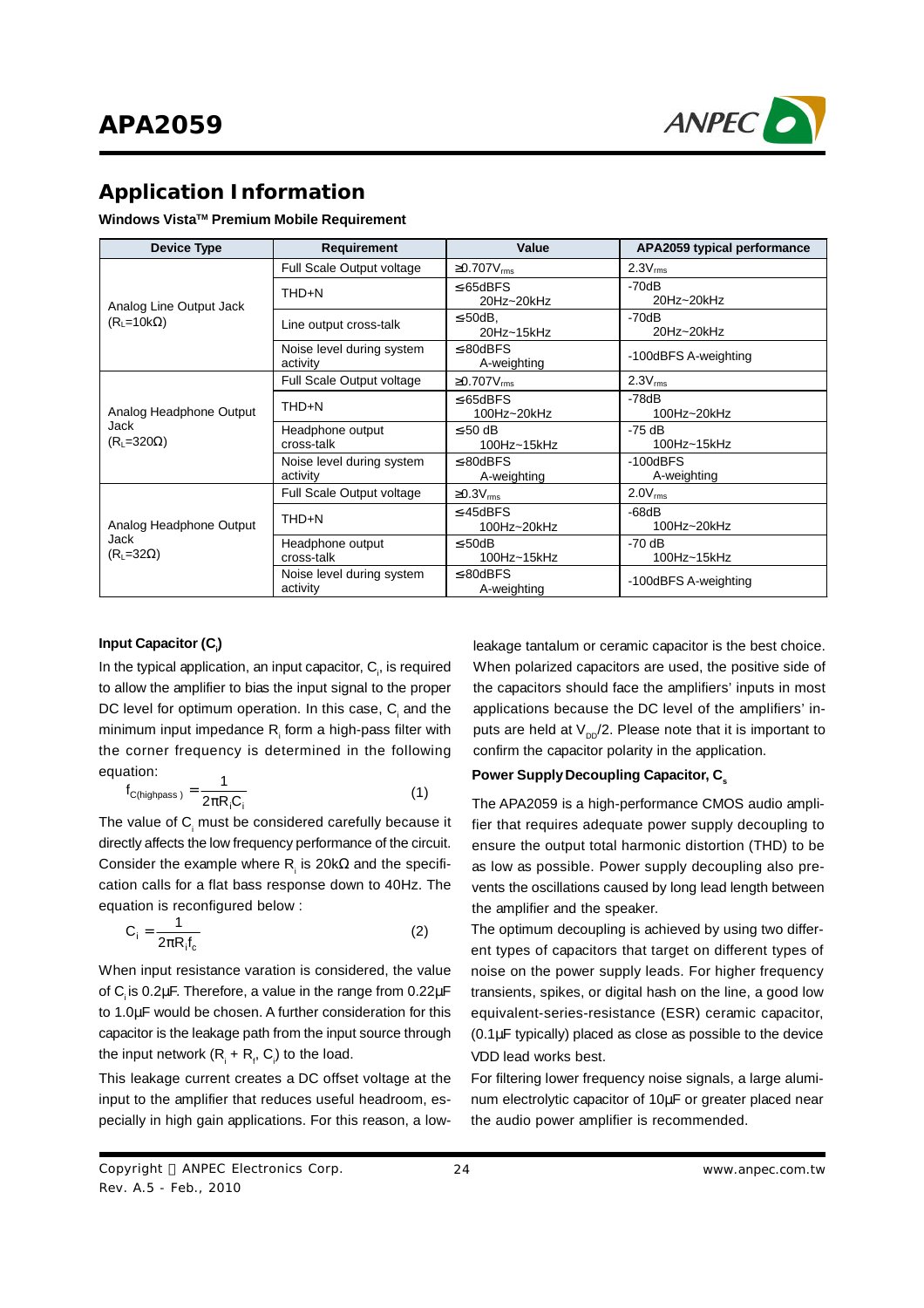

# **Application Information (Cont.)**

#### $\mathsf{Change}~\mathsf{Pump}~\mathsf{Flying}~\mathsf{Capacitor}~(\mathsf{C}_{\mathsf{PF}})$

The flying capacitor affects the load transient of the charge pump. If the capacitor's value is too small, it will degrade the charge pump's current driver capability and the performance of headphone amplifier. Increasing the flying capacitor's value will improve the load transient of charge pump. Recommend using the low ESR ceramic capacitors (X5R type is recommended) above 1μf.

#### $\mathsf{Change\ Pump\ Output\ Capacitor\ (C_{_{\mathsf{PO}}})}$

The output capacitor's value affects the power ripple directly at  $\mathsf{V}_{\mathrm{ss}}$ . Increasing the value of output capacitor will reduce the power ripple. The ESR of output capacitor affects the load transient of  $\mathsf{V}_{\mathrm{ss}}.$  Low ESR and greater than 1μf ceramic capacitor (X5R type is recommended) is recommendation.

#### **Layout Recommendation**



Figure 5. TQFN5X5-32 Land Pattern Recommendation

- 1. All components should be placed close to the APA2059. For example, the input capacitor (C<sub>i</sub>) should be close to APA2059's input pins to avoid causing noise coupling to APA2059's high impedance inputs; the decoupling capacitor (C<sub>s</sub>) should be placed by the APA2059's power pin to decouple the power rail noise.
- Copyright © ANPEC Electronics Corp. Rev. A.5 - Feb., 2010
- 2. The output traces should be short, wide ( >50mil), and symmetric.
- 3. The input trace should be short and symmetric.
- 4. The power trace width should greater than 50 mil.
- 5. The TQFN5x5-32 thermal pad should be soldered on PCB, and the ground plane needs solded mask (to avoid short circuit) except the thermal pad area.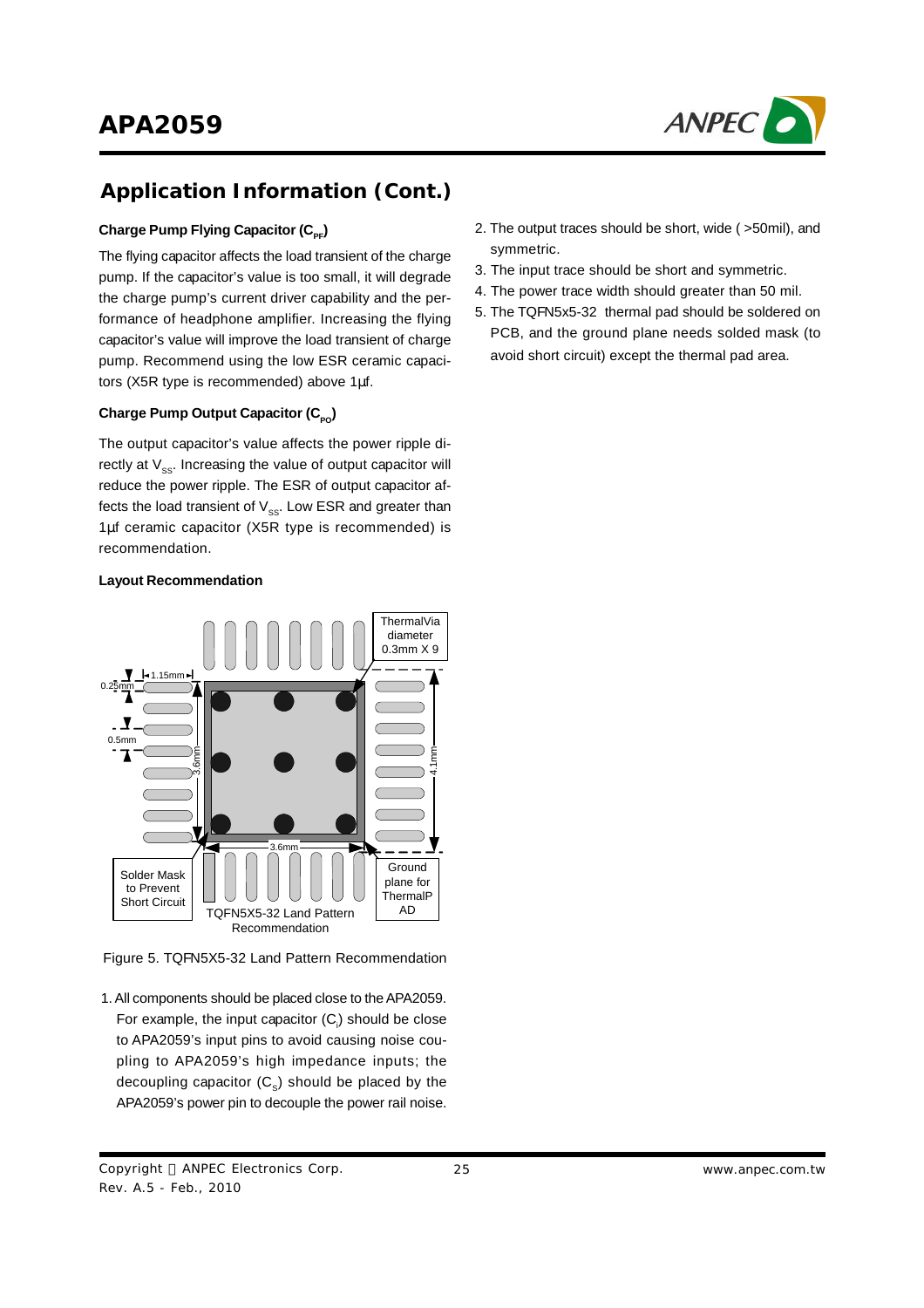# **APA2059**



# **Package Information**

**TQFN5x5-32**



|                   | <b>TQFN5x5-32</b>  |      |               |           |  |  |
|-------------------|--------------------|------|---------------|-----------|--|--|
| <b>LOmM</b><br>Do | <b>MILLIMETERS</b> |      | <b>INCHES</b> |           |  |  |
|                   | MIN.               | MAX. | MIN.          | MAX.      |  |  |
| A                 | 0.70               | 0.80 | 0.028         | 0.031     |  |  |
| A <sub>1</sub>    | 0.00               | 0.05 | 0.000         | 0.002     |  |  |
| A <sub>3</sub>    | 0.20 REF           |      | 0.008 REF     |           |  |  |
| b                 | 0.18               | 0.30 | 0.007         | 0.012     |  |  |
| D                 | 4.90               | 5.10 | 0.193         | 0.201     |  |  |
| D <sub>2</sub>    | 3.10               | 3.50 | 0.122         | 0.138     |  |  |
| E                 | 4.90               | 5.10 | 0.193         | 0.201     |  |  |
| E <sub>2</sub>    | 3.10               | 3.50 | 0.122         | 0.138     |  |  |
| e                 | 0.50 BSC           |      |               | 0.020 BSC |  |  |
| L                 | 0.35               | 0.45 | 0.014         | 0.018     |  |  |
| K                 | 0.20               |      | 0.008         |           |  |  |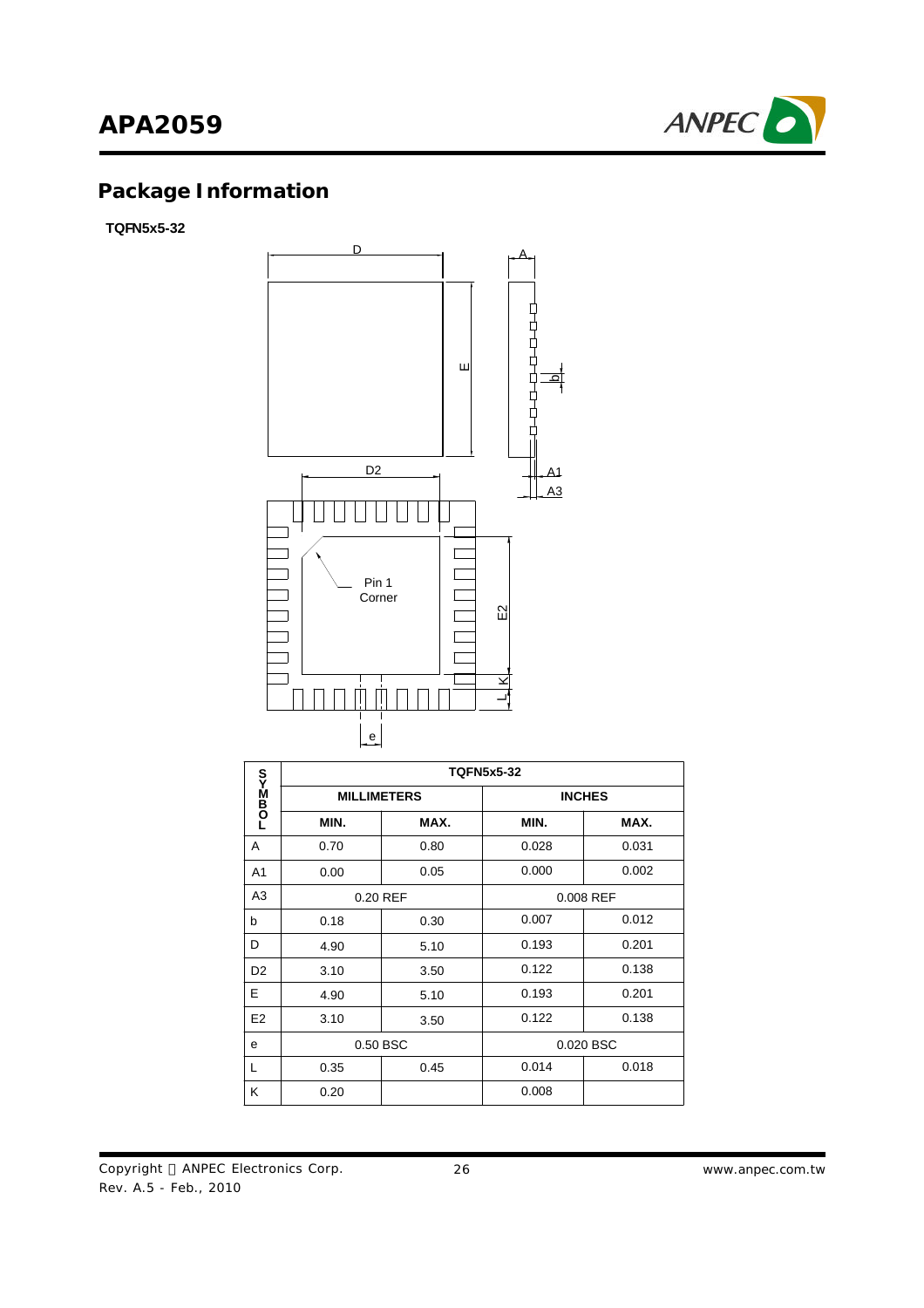

# **Carrier Tape & Reel Dimensions**



| Application       | А              | н              | Τ1                       |                          | a              | D                       | W               | E <sub>1</sub>  |                |
|-------------------|----------------|----------------|--------------------------|--------------------------|----------------|-------------------------|-----------------|-----------------|----------------|
|                   | $330.0 + 2.00$ | 50 MIN.        | $12.4 + 2.00$<br>$-0.00$ | $13.0 + 0.50$<br>$-0.20$ | 1.5 MIN.       | 20.2 MIN.               | $12.0 \pm 0.30$ | $1.75 \pm 0.10$ | $5.5 \pm 0.10$ |
| <b>TQFN5x5-32</b> | P <sub>0</sub> | P <sub>1</sub> | P <sub>2</sub>           | D <sub>0</sub>           | D <sub>1</sub> |                         | A <sub>0</sub>  | B <sub>0</sub>  | K <sub>0</sub> |
|                   | $4.0 \pm 0.10$ | $8.0+0.10$     | $2.0+0.10$               | $1.5 + 0.10$<br>$-0.00$  | 1.5 MIN.       | $0.6 + 0.00$<br>$-0.40$ | $5.30 \pm 0.20$ | $5.30+0.20$     | $1.30+0.20$    |

(mm)

### **Devices Per Unit**

| Package Type                     | Jnit | Quantity |
|----------------------------------|------|----------|
| <b>TQFN5x5-32</b><br>Tape & Reel |      | 2500     |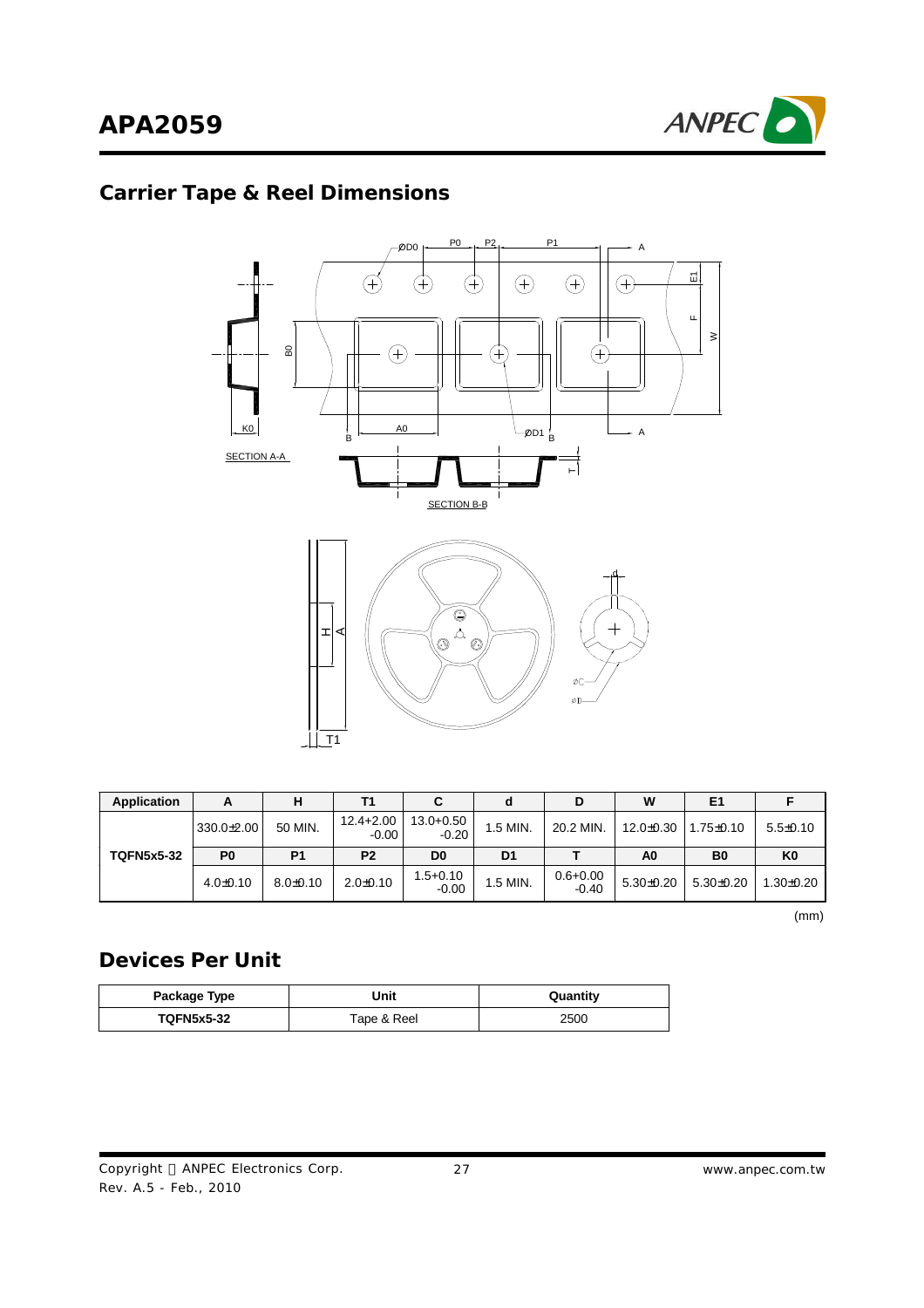



# **Taping Direction Information**

**TQFN5x5-32**



#### **Classification Profile**



Copyright © ANPEC Electronics Corp. Rev. A.5 - Feb., 2010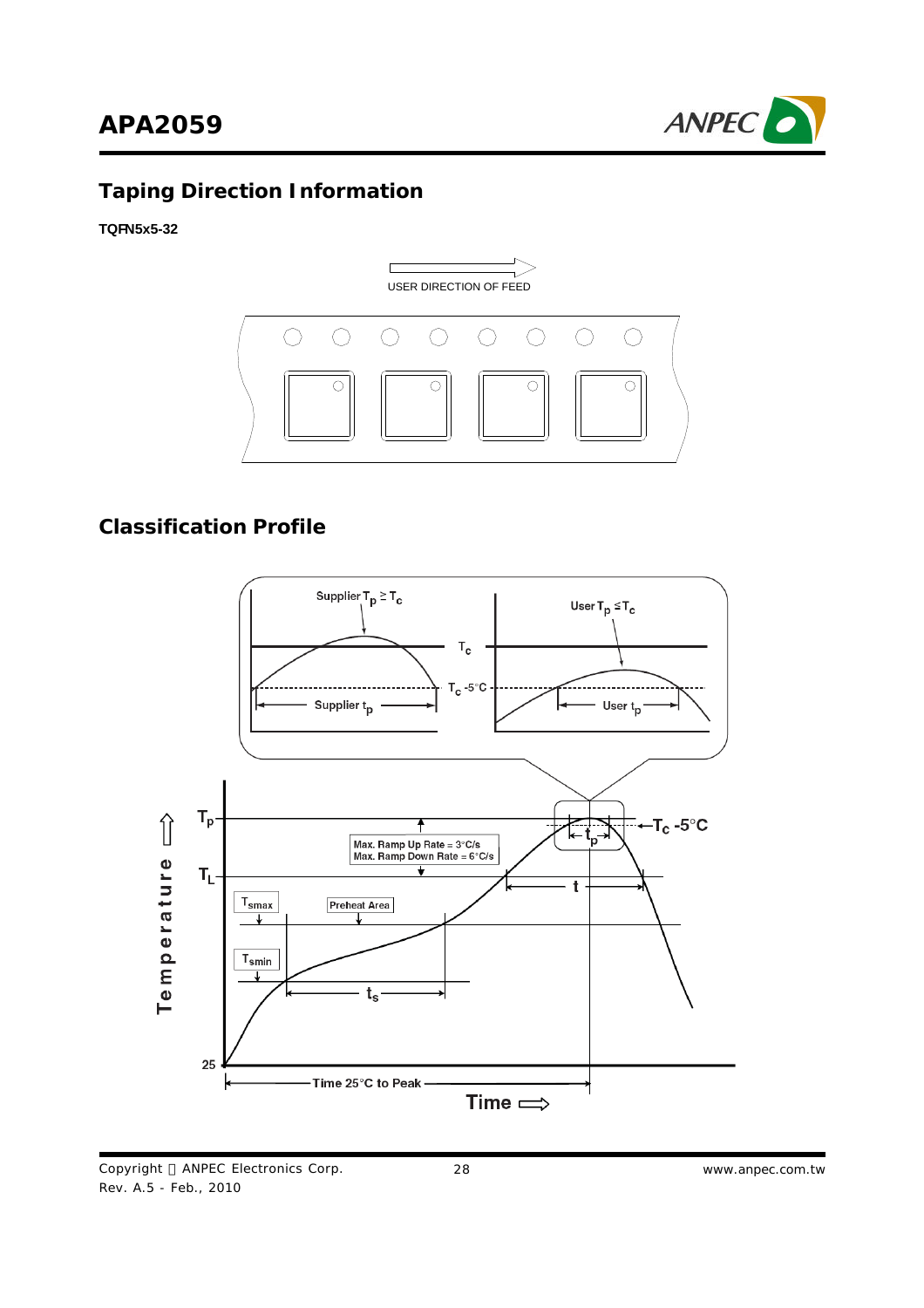

### **Classification Reflow Profiles**

| <b>Profile Feature</b>                                                                                                                                                                                                  | <b>Sn-Pb Eutectic Assembly</b>                       | <b>Pb-Free Assembly</b>                              |  |
|-------------------------------------------------------------------------------------------------------------------------------------------------------------------------------------------------------------------------|------------------------------------------------------|------------------------------------------------------|--|
| <b>Preheat &amp; Soak</b><br>Temperature min (T <sub>smin</sub> )<br>Temperature max (T <sub>smax</sub> )<br>Time $(T_{smin}$ to $T_{smax}$ ) $(t_s)$                                                                   | 100 $\degree$ C<br>150 $\degree$ C<br>60-120 seconds | 150 $\degree$ C<br>200 $\degree$ C<br>60-120 seconds |  |
| Average ramp-up rate<br>$(T_{\rm smax}$ to $T_P$ )                                                                                                                                                                      | 3 °C/second max.                                     | 3°C/second max.                                      |  |
| Liquidous temperature $(T_L)$<br>Time at liquidous (t <sub>L</sub> )                                                                                                                                                    | 183 °C<br>60-150 seconds                             | 217 $\degree$ C<br>60-150 seconds                    |  |
| Peak package body Temperature<br>$(T_p)^*$                                                                                                                                                                              | See Classification Temp in table 1                   | See Classification Temp in table 2                   |  |
| Time (t <sub>P</sub> )** within 5°C of the specified<br>classification temperature $(T_c)$                                                                                                                              | 20** seconds                                         | 30 <sup>**</sup> seconds                             |  |
| Average ramp-down rate $(T_p$ to $T_{smax}$ )                                                                                                                                                                           | 6 °C/second max.                                     | 6 °C/second max.                                     |  |
| Time 25°C to peak temperature                                                                                                                                                                                           | 6 minutes max.                                       | 8 minutes max.                                       |  |
| * Tolerance for peak profile Temperature $(T_p)$ is defined as a supplier minimum and a user maximum.<br>** Tolerance for time at peak profile temperature $(t_p)$ is defined as a supplier minimum and a user maximum. |                                                      |                                                      |  |

#### Table 1. SnPb Eutectic Process – Classification Temperatures (Tc)

| Package<br><b>Thickness</b> | Volume mm <sup>3</sup><br>$350$ | Volume mm <sup>3</sup><br>3350 |
|-----------------------------|---------------------------------|--------------------------------|
| $<$ 2.5 mm                  | 235 $\degree$ C                 | 220 $\degree$ C                |
| $\geq$ 2.5 mm               | 220 $\degree$ C                 | 220 $\degree$ C                |

Table 2. Pb-free Process – Classification Temperatures (Tc)

| Package<br><b>Thickness</b> | Volume mm <sup>3</sup><br><350 | Volume mm <sup>3</sup><br>350-2000 | Volume mm <sup>3</sup><br>>2000 |
|-----------------------------|--------------------------------|------------------------------------|---------------------------------|
| $<$ 1.6 mm                  | 260 °C                         | 260 $\degree$ C                    | 260 °C                          |
| 1.6 mm $-$ 2.5 mm           | 260 °C                         | 250 °C                             | 245 °C                          |
| $\geq$ 2.5 mm               | 250 °C                         | 245 °C                             | 245 $°C$                        |

### **Reliability Test Program**

| <b>Test item</b>      | <b>Method</b>      | <b>Description</b>                     |
|-----------------------|--------------------|----------------------------------------|
| <b>ISOLDERABILITY</b> | JESD-22, B102      | $15$ Sec, 245 $\degree$ C              |
| <b>HOLT</b>           | JESD-22, A108      | 1000 Hrs, Bias @ T <sub>i</sub> =125°C |
| <b>PCT</b>            | JESD-22, A102      | 168 Hrs, 100%RH, 2atm, 121°C           |
| <b>TCT</b>            | JESD-22, A104      | 500 Cycles, -65°C~150°C                |
| <b>HBM</b>            | MIL-STD-883-3015.7 | IVHBM 2KV                              |
| <b>IMM</b>            | JESD-22, A115      | <b>VMM 200V</b>                        |
| Latch-Up              | JESD 78            | 10ms. 1 <sub>tr</sub> 100mA            |